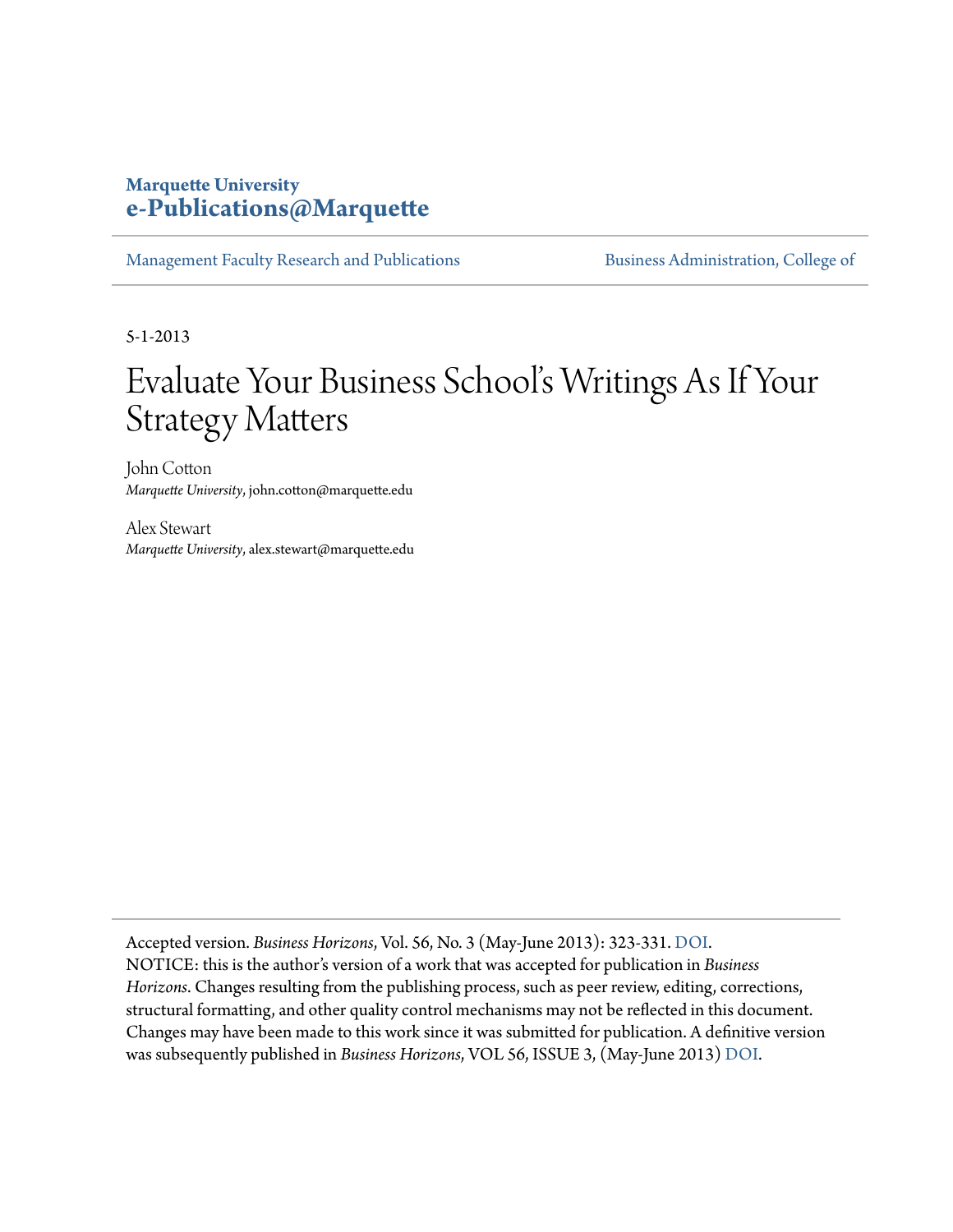# Evaluate Your Business School's Writings as if Your Strategy Matters

John L. Cotton

*Department of Management, College of Business Administration, Marquette University Milwaukee, WI*

## Alex Stewart

*Department of Management, College of Business Administration, Marquette University Milwaukee, WI*

**Abstract:** Business school publications are widely criticized for their lack of managerial or teaching relevance. One reason for this criticism is that business school scholarship is typically evaluated purely in terms of one type of work: academic journal articles that are meant to be read by other scholars. However, academics produce multiple types of publications, and business schools serve a wider range of stakeholders. These other stakeholders are often central to the schools' purposes and may be critical in acquiring resources. These stakeholders probably prefer to see scholarship that is relevant for students or for practitioners. They may prefer scholarship that is ethically relevant or regionally relevant and otherwise different from the model that dominates U.S. journals. Technologies are now available to measure the impact of writings in a much wider range of venues than covered by the Social Sciences Citation Index in the Web of Science. Moreover, a wider range of measures, such as the size of writings' readership, may be needed. We consider these issues and present some recommendations,

*Business Horizons*, Vol. 56, No. 3 (May/June 2013): pg. 323-331[. DOI.](http://dx.doi.org/10.1016/j.bushor.2013.01.010) This article is © Elsevier and permission has been granted for this version to appear i[n e-Publications@Marquette.](http://epublications.marquette.edu/) Elsevier does not grant permission for this article to be further copied/distributed or hosted elsewhere without the express permission from Elsevier.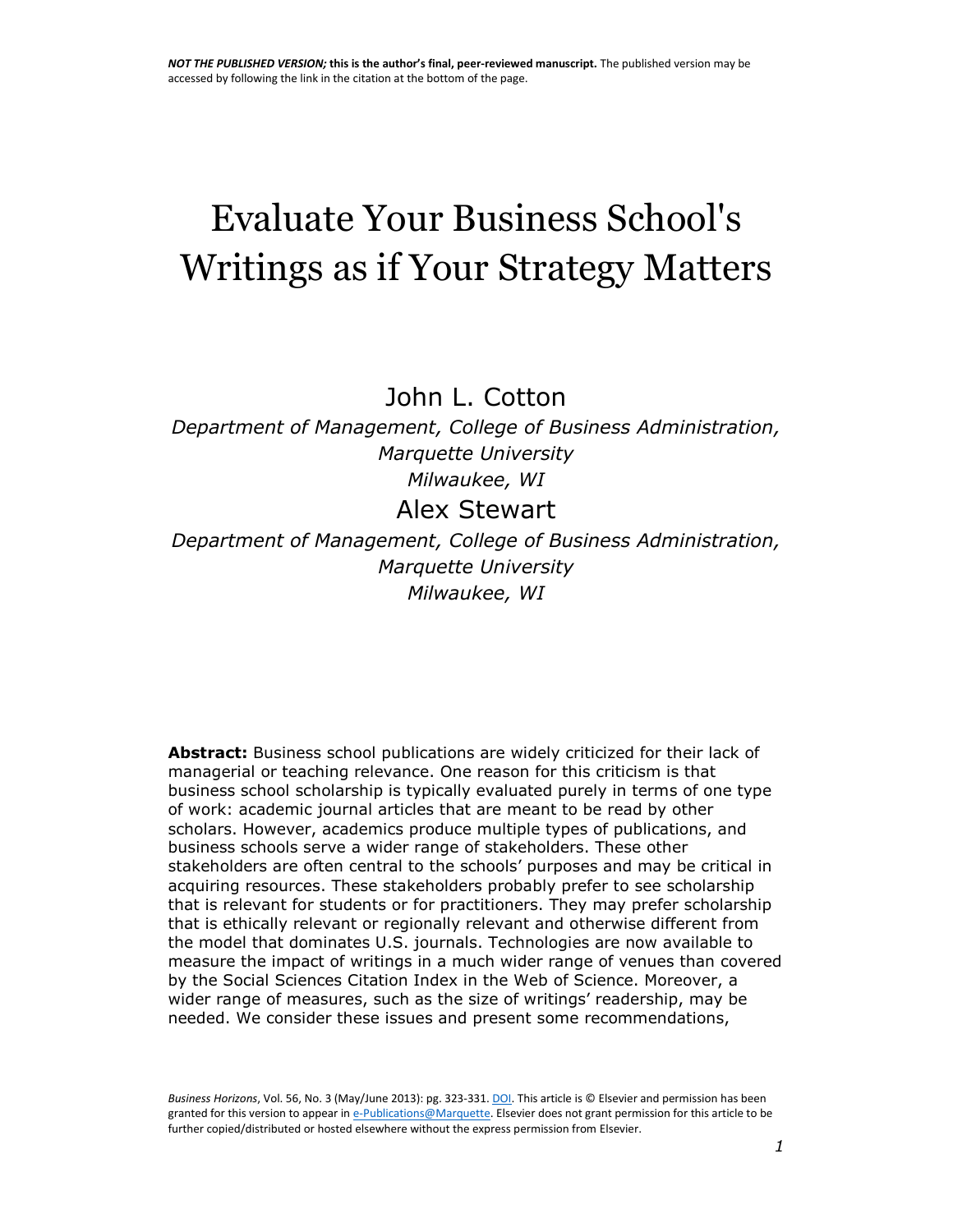arguing that faculty evaluations should follow an intentional strategy and not necessarily conform to the traditional default.

**Keywords:** Business schools; Practitioner relevance; Publications; Teaching materials; Stakeholders; Strategy

"You don't know if the dean can read, but you do know that he or she can count."—Sage advice given to the first author as a junior assistant professor

## **1. Beyond the scholarly article fixation**

You are the freshly appointed dean at your business school. Your first meeting with department chairs includes a debate about types of faculty publications and criteria for merit and promotion. Most of your tenure-track faculty members focus on articles in prestigious non-specialized academic journals, such as the *Academy of Management Journal*, *Journal of Finance*, and *Journal of Marketing*. However, one department chair advocates for a professor who is a prominent writer in a specialized area—business history—with a new scholarly book from a respected university press. Another chair advocates for a professor who publishes frequently in practice-oriented journals like *Business Horizons* and who has authored a trade book with wide readership. Another chair is worried that a promising junior professor persists—despite warnings—in writing a textbook in the new and growing specialty of social entrepreneurship.

Previously, you had not thought much about these questions. You had always thought that publications ought to be of the highest quality and that this in turn meant articles in the 'top' scholarly journals. It now appears that some of your faculty members have a more eclectic view of publications. Some are interested in specialty research areas that generate fewer citations. Some want to develop new techniques for teaching students about business. Some want practitioners to utilize their ideas to improve business practices [\(David](http://www.sciencedirect.com/science/article/pii/S0007681313000116#bib0065)  [et al., 2011](http://www.sciencedirect.com/science/article/pii/S0007681313000116#bib0065) and [Elliott et al., 1994\)](http://www.sciencedirect.com/science/article/pii/S0007681313000116#bib0075). How should these faculty members be evaluated? Currently, they are left to negotiate how books, practitioner publications, teaching publications, narrow specialty articles, grants, and other types of research publications will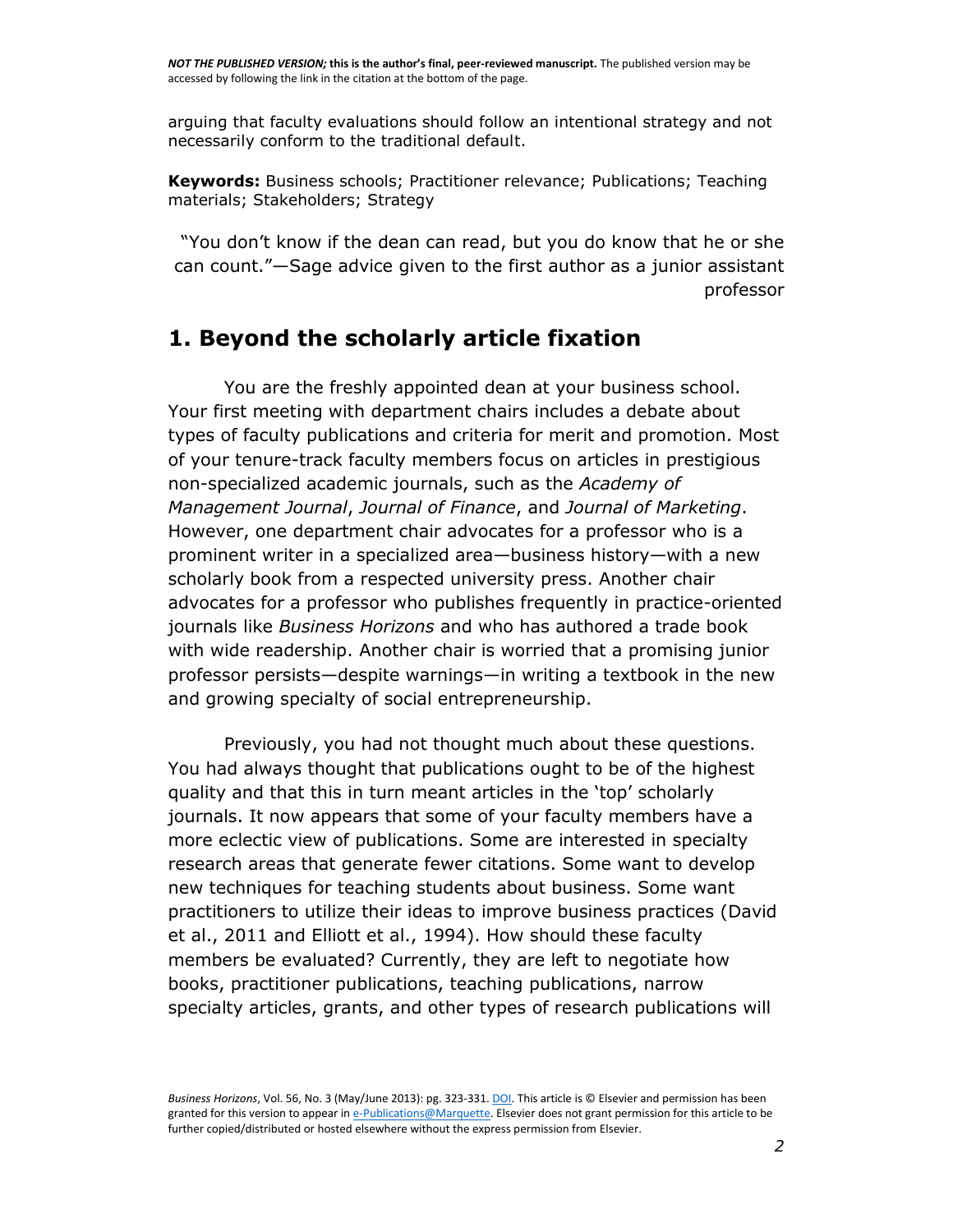be counted. You realize that this is neither objective nor fair nor strategically sensible.

The evaluation of business school research often becomes simplistic, focusing on the sole criteria of scholarly publications in academic journals, particularly those in journals that are highly regarded by leading U.S. business schools. We argue that business schools need to become more imaginative, changing both what is counted and how it is evaluated. Like any major organizational change, this will require both top-down and bottom-up transformation. Deans and other administrators, members of promotion and tenure committees, and the faculty members whose writings are evaluated all need to be actively involved [\(Fragueiro & Thomas, 2011\)](http://www.sciencedirect.com/science/article/pii/S0007681313000116#bib0085). First, however, they will need to decide what and how to count so as to incorporate the full range of publications.

## *1.1. Business schools: Walking their talk?*

We business professors teach our students that they "must focus on how value gets created for each and every stakeholder" [\(Freeman, Harrison, Wicks, Parmar, & de Colle, 2010,](http://www.sciencedirect.com/science/article/pii/S0007681313000116#bib0090) p. 9). According to a leading strategy textbook, stakeholder management is "an important part of the strategy making process" ([Hill & Jones, 2012,](http://www.sciencedirect.com/science/article/pii/S0007681313000116#bib0110) p. 28). Applying our prescriptions to our organizations, business school research ought to be responsive to "*all* our potential stakeholders" ( [Wright, 2011,](http://www.sciencedirect.com/science/article/pii/S0007681313000116#bib0275) p. 495). However, as [Boyle \(2004\)](http://www.sciencedirect.com/science/article/pii/S0007681313000116#bib0020) has argued, business schools have failed to walk their talk. Standard practice is to prioritize our fellow scholars as the dominant stakeholders in our evaluation of business school writings at the expense of writings that would be of interest to students or practitioners.

Deans are rightly concerned with accreditation, but you cannot blame this skewing of stakeholder service on accreditation strictures. The major accrediting body—the Association to Advance Collegiate Schools of Business (AACSB)—encourages deans' support of a broad range of faculty scholarship. In fact, in a sample of 41 AACSB deans, "only one dean (from a highly research-oriented school). . .thought that only peer-reviewed journal articles should receive points" for maintaining academic qualifications [\(Koys, 2008,](http://www.sciencedirect.com/science/article/pii/S0007681313000116#bib0145) p. 210).

*Business Horizons*, Vol. 56, No. 3 (May/June 2013): pg. 323-331[. DOI.](http://dx.doi.org/10.1016/j.bushor.2013.01.010) This article is © Elsevier and permission has been granted for this version to appear i[n e-Publications@Marquette.](http://epublications.marquette.edu/) Elsevier does not grant permission for this article to be further copied/distributed or hosted elsewhere without the express permission from Elsevier.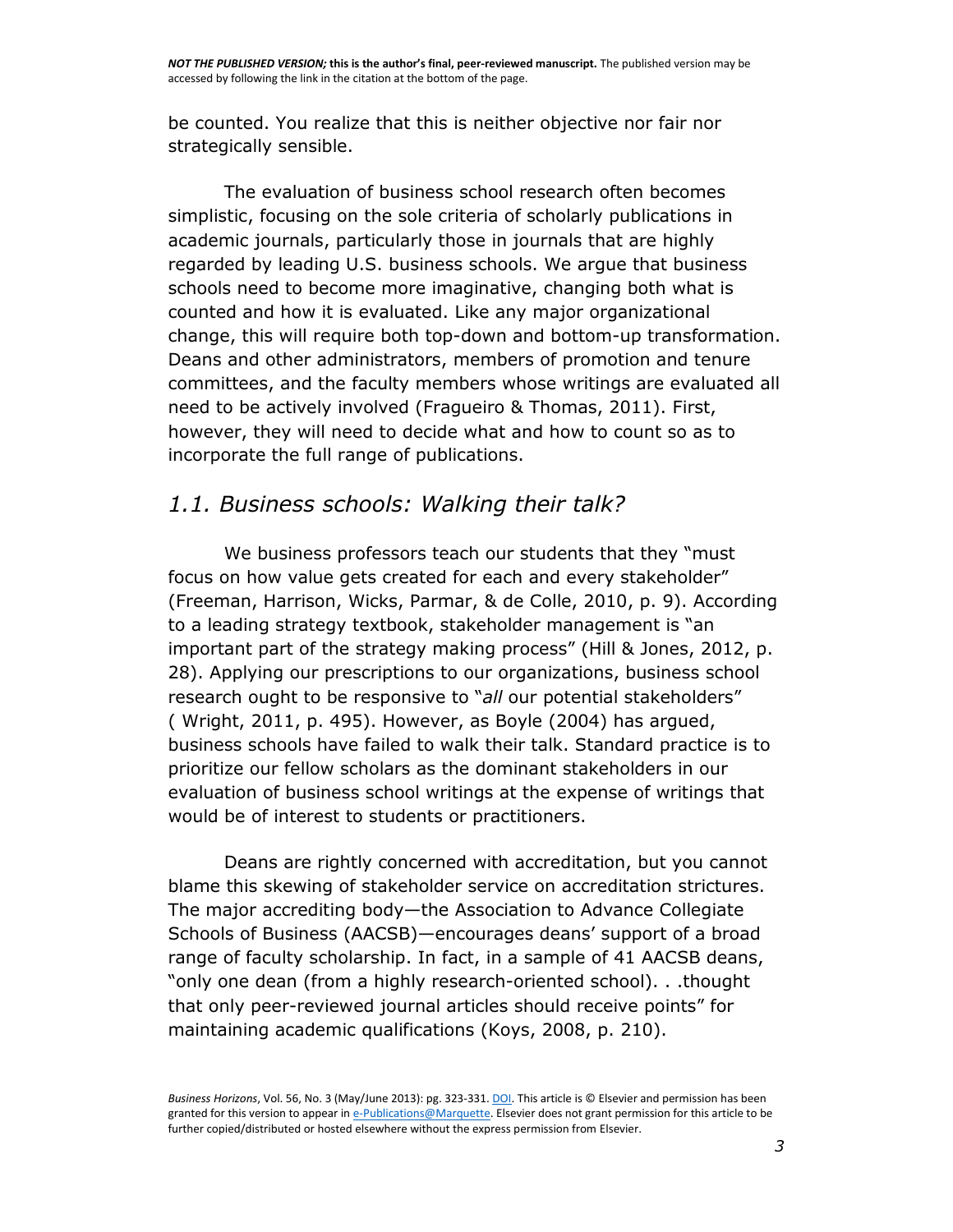## *1.2. Key questions for evaluating publications*

As dean, you now recognize the concerns of the full set of stakeholders of your school, not just other scholars. Therefore, you charge a taskforce with the following four questions: (1) Who are the key stakeholders for your business school's publications? (2) What types of publications do these stakeholders desire? (3) How can these publications be evaluated and rewarded? (4) What are the implications for changing your current evaluation and reward practices? Herein, we offer answers to these questions.

## **2. Stakeholders of the business school**

The assumption made in traditional publication evaluations is that the audience of these publications is other scholars [\(Wensley,](http://www.sciencedirect.com/science/article/pii/S0007681313000116#bib0270)  [2009\)](http://www.sciencedirect.com/science/article/pii/S0007681313000116#bib0270). However, business schools serve a broader range of stakeholders. These stakeholders may include students (current and potential), university administrators, alumni, business people, and government or community leaders. Typically, business school mission statements refer to some, if not all, of these interests. Those with AACSB accreditation are required to include at least four stakeholders in developing their statement [\(Palmer & Short, 2008\)](http://www.sciencedirect.com/science/article/pii/S0007681313000116#bib0200). We focus on the major stakeholders who are directly served by faculty writings: scholars, practitioners, and students.

The only stakeholders with much interest in academically prestigious scholarship—or the scholarship of 'discovery' ([Boyer,](http://www.sciencedirect.com/science/article/pii/S0007681313000116#bib0015)  [1990\)](http://www.sciencedirect.com/science/article/pii/S0007681313000116#bib0015)—are scholars. The other stakeholders are more interested in the scholarship of integration, or of practice or teaching [\(Mowday, 1997\)](http://www.sciencedirect.com/science/article/pii/S0007681313000116#bib0180). However, these other stakeholders' interests get short shrift in the evaluation process. Their perspectives are neglected even though they are critical to resource acquisition [\(Thomas, 2007\)](http://www.sciencedirect.com/science/article/pii/S0007681313000116#bib0260). Strategically, then, exclusively focusing on faculty perspectives is myopic and irresponsible.

For each of the key stakeholders, we ask four questions. First, what influence over resource acquisition do they have? Second, what is their basis for being a stakeholder? That is, following the typology of [Mitchell, Agle, and Wood \(1997\),](http://www.sciencedirect.com/science/article/pii/S0007681313000116#bib0170) do they have power, legitimacy, and

*Business Horizons*, Vol. 56, No. 3 (May/June 2013): pg. 323-331[. DOI.](http://dx.doi.org/10.1016/j.bushor.2013.01.010) This article is © Elsevier and permission has been granted for this version to appear i[n e-Publications@Marquette.](http://epublications.marquette.edu/) Elsevier does not grant permission for this article to be further copied/distributed or hosted elsewhere without the express permission from Elsevier.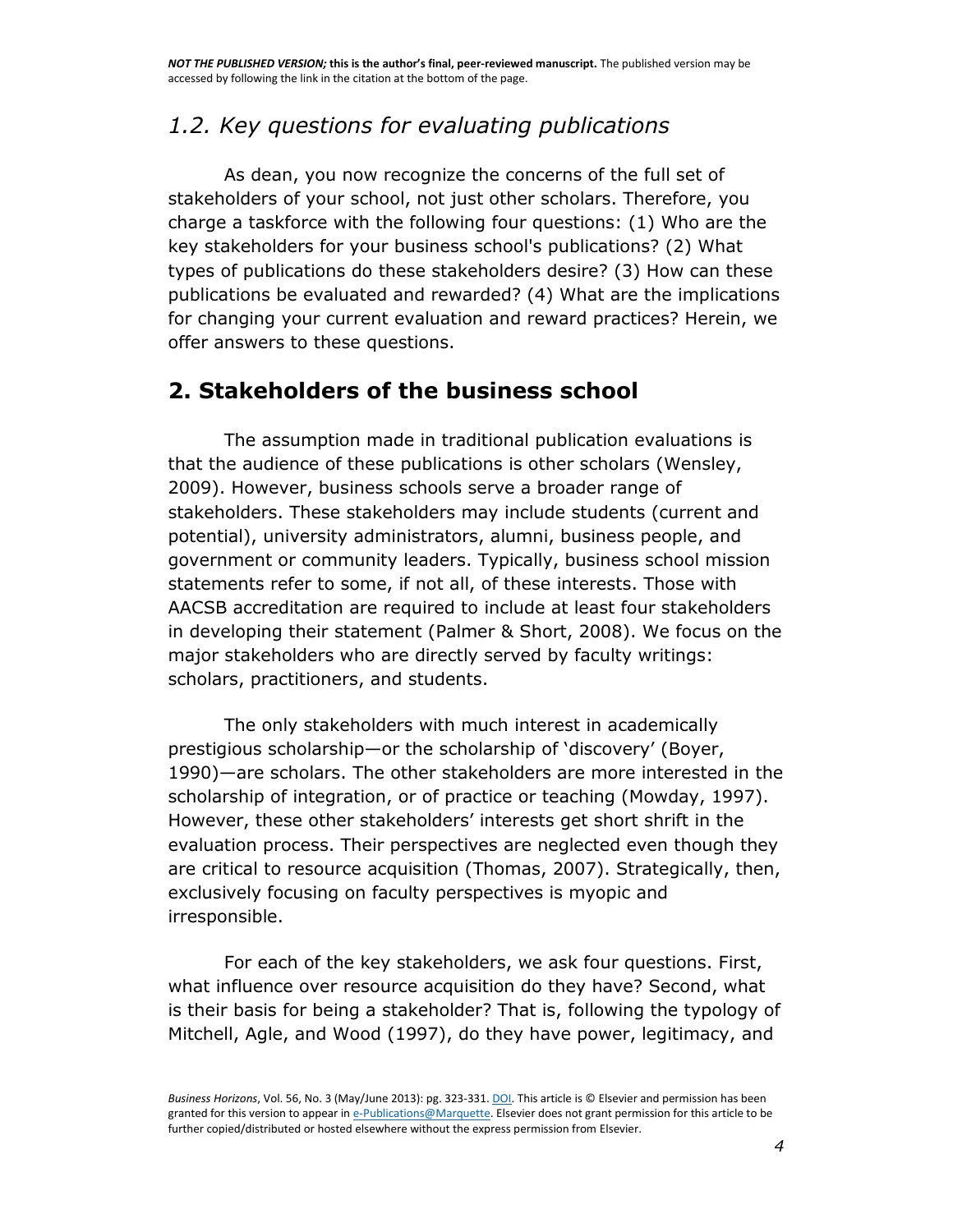urgency or some combination? Third, what might these stakeholders be seeking in faculty publications? Finally, once we have outlined the stakeholders in this way, we ask what strategic choices the school faces regarding publications. To do so, we draw on Boyer's (1990) distinctions between the scholarship of discovery, of integration, of teaching, and of practice.

## *2.1. Faculty members as stakeholders*

Scholars in the school or elsewhere are the most engaged stakeholders, having power, legitimacy, and urgency [\(Mitchell et al.,](http://www.sciencedirect.com/science/article/pii/S0007681313000116#bib0170)  [1997\)](http://www.sciencedirect.com/science/article/pii/S0007681313000116#bib0170). Faculty members are responsible (directly or indirectly) for major school decisions, including resource decisions. They are also legitimately involved and have a sense of urgency (even if they are on a different timeline than the rest of the world). For them, scholarly publications are highly salient [\(Mowday, 1997](http://www.sciencedirect.com/science/article/pii/S0007681313000116#bib0180) and [Stewart, 1995\)](http://www.sciencedirect.com/science/article/pii/S0007681313000116#bib0250). Publications play a minor role, however, in resource acquisition except for the atypical case of major grants.

Professors are not homogeneous. Some prefer a disinterested scholarship of discovery; others prefer an applied scholarship of practice [\(Starkey & Tempest, 2008\)](http://www.sciencedirect.com/science/article/pii/S0007681313000116#bib0245). They can be further divided by disciplinary and sub-disciplinary norms [\(Khurana, 2007,](http://www.sciencedirect.com/science/article/pii/S0007681313000116#bib0140) pp. 283–285) as well as geographical location. Scholars in the same discipline but different countries will have very different perspectives on research. Despite this heterogeneity, faculty members (and doctoral students) are unique for their interest in the scholarship of discovery. This form of scholarship enjoys the highest prestige and earns the highest rewards in the labor market [\(Gomez-Mejia and Balkin, 1992,](http://www.sciencedirect.com/science/article/pii/S0007681313000116#bib0100) [Miner,](http://www.sciencedirect.com/science/article/pii/S0007681313000116#bib0165)  [2010](http://www.sciencedirect.com/science/article/pii/S0007681313000116#bib0165) and [Mittal et al., 2008\)](http://www.sciencedirect.com/science/article/pii/S0007681313000116#bib0175).

## *2.2. Practitioners as stakeholders*

Practitioners in business and in government can affect both financial and relational support [\(Arnett, German, & Hunt, 2003\)](http://www.sciencedirect.com/science/article/pii/S0007681313000116#bib0010). Most obviously, they can offer or withhold financial donations or governmental support. They can offer or withhold their time in advising, mentoring, adjunct teaching, and other important roles. They can also offer or withhold field research access or data. Clearly, these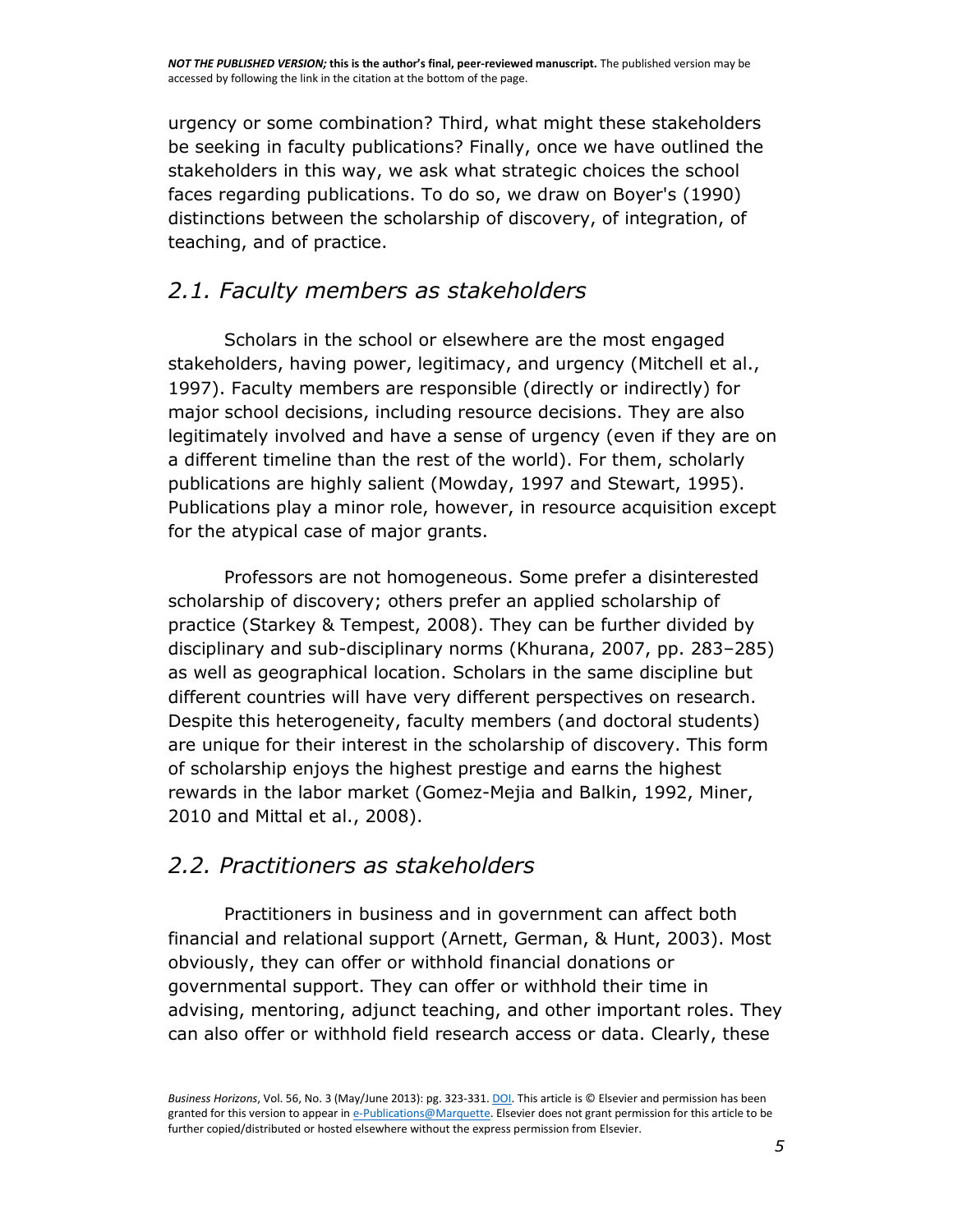stakeholders have power, but their legitimacy is not as clear, nor does it seem that they have any urgency with respect to publications. Complaints about 'irrelevant' research are commonly heard, but seldom do alumni withdraw support because of too much scholarly activity.

Almost by definition, practitioners prefer the scholarship of practice. They might also wish to encourage the scholarship of teaching because superior graduates can contribute to their organizations. These general preferences are not in question; what is in question is their ability to influence evaluations. However, assuming that relatively dormant or less visible stakeholders will remain that way can be risky. Stakeholder interests change, and even apparently remote stakeholders may prove to be impactful (Hall & Vredenburg, 2005). For example, research universities confront new pressures to prioritize teaching over research from "external public policy groups such as the Texas Public Policy Foundation" ([Hitt & Greer, 2012,](http://www.sciencedirect.com/science/article/pii/S0007681313000116#bib0115) p. 236).

## *2.3. Current and potential students as stakeholders*

Potential students have the choice of whether to enroll, and current students have the choice to stay or leave. These decisions directly influence college budgets and indirectly have an impact because student demand helps determine school reputation through the quality of the student body. However, students' concern with scholarship is modest at best; that is, they lack urgency. Faculty publications play almost no direct role in student decisions—with one exception. High-quality scholarship of discovery will attract and retain doctoral students because these are the students who will read scholarly writings [\(Finch, Allen, & Weeks, 2010\)](http://www.sciencedirect.com/science/article/pii/S0007681313000116#bib0080).

## **3. Publications for scholars**

# *3.1. Types of publications for scholars*

The primary forms of publication directed to scholars are scholarly articles and scholarly books. The default option in researchoriented schools is to prioritize leading-edge scholarship of discovery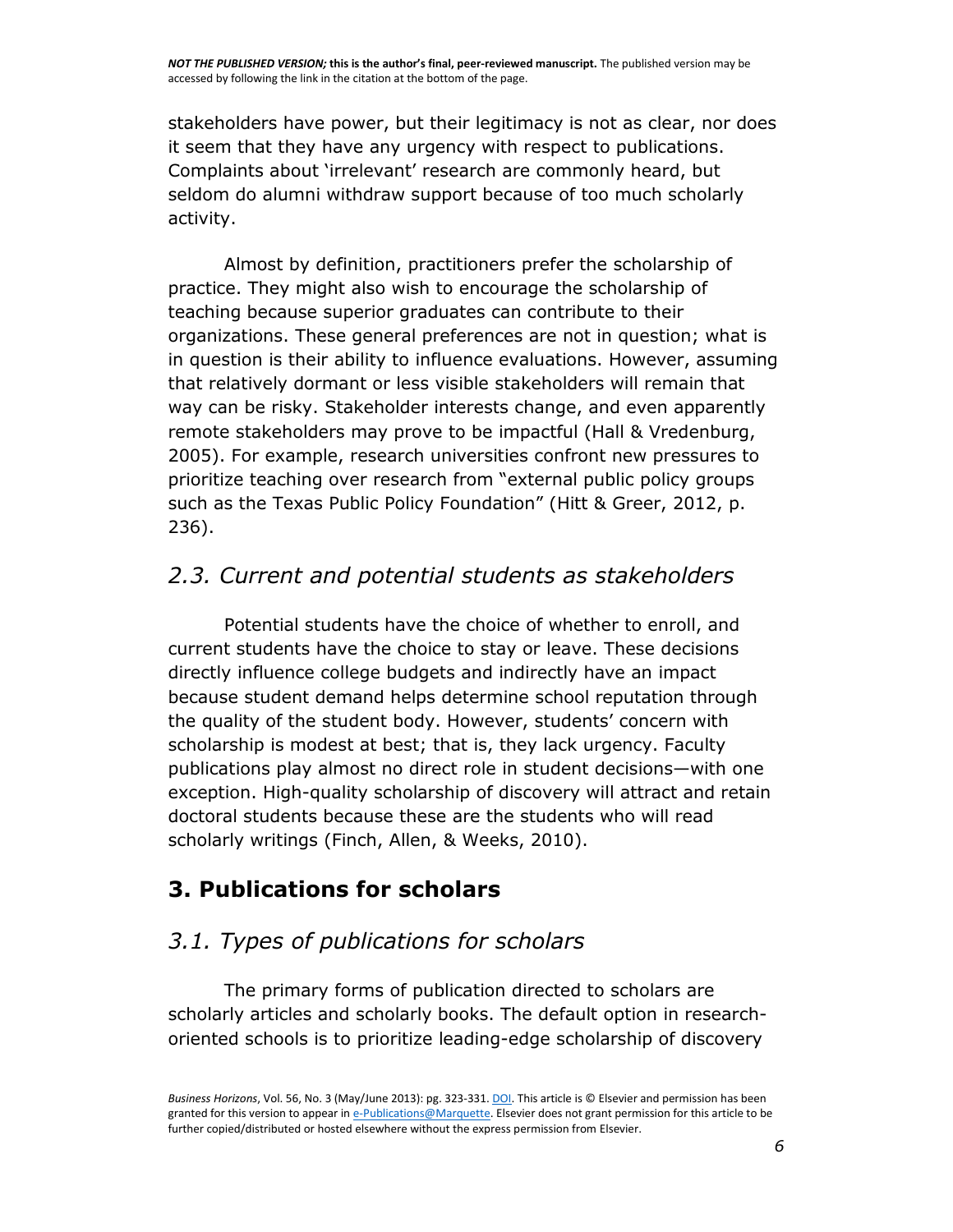*NOT THE PUBLISHED VERSION;* **this is the author's final, peer-reviewed manuscript.** The published version may be accessed by following the link in the citation at the bottom of the page.

published in academically prestigious journals, typically from the United States. This emphasis is a natural one in such schools, where scholars themselves are important stakeholders and are recognized as such by administrators. Scholarly books and chapters in scholarly books are the other major form of publications for scholars.

Schools that wish to emphasize impact on scholars can further choose to accentuate particular specialties and therefore prioritize specialized journals. The most prestigious journals tend to reach broad sectors of scholarly readers, while more specialized or regionally focused journals attain fewer readers and limited citations. With a specialty focus, the number of citations becomes less important, and publications or citations in influential specialty journals are given heavier emphasis. Some specialties enjoy widely cited journals (e.g., *Journal of Consumer Research*, *Journal of International Business Studies*, *MIS Quarterly*, *Personnel Psychology*, *Research Policy*, and *Strategic Management Journal*). However, other specialties would reward publications or citations in smaller, less-cited journals (e.g., *Business History* and *Business History Review*). Regional publications might also be valued as visible to regional leaders.

#### *3.2. Evaluating and rewarding scholarly publications*

[Table 1](http://www.sciencedirect.com/science/article/pii/S0007681313000116#tbl0005) lists three categories of measures for evaluating types of publications. Category A measures are generally useful, Category B measures are useful if available, and Category C measures should only be used with some caution. Of course, the first criterion for evaluation purposes is simply the number of articles or books.

Assuming that some time has passed from the date of publication, scholarly writings can be evaluated with citations, traditionally employing the Social Sciences Citation Index (SSCI) from the Web of Science. However, citation counts can also incorporate Scopus [\(Burnham, 2006\)](http://www.sciencedirect.com/science/article/pii/S0007681313000116#bib0025), Elsevier's rival to the Web of Science, or Google Scholar as well as searches for scholarly books in Google Books or the forthcoming Book Citation Index in Web of Science.

Because evaluations cannot always wait for citations to a work, journal articles are often evaluated by appraising the journal in which they appear. However, article citations are highly skewed, and a

*Business Horizons*, Vol. 56, No. 3 (May/June 2013): pg. 323-331[. DOI.](http://dx.doi.org/10.1016/j.bushor.2013.01.010) This article is © Elsevier and permission has been granted for this version to appear i[n e-Publications@Marquette.](http://epublications.marquette.edu/) Elsevier does not grant permission for this article to be further copied/distributed or hosted elsewhere without the express permission from Elsevier.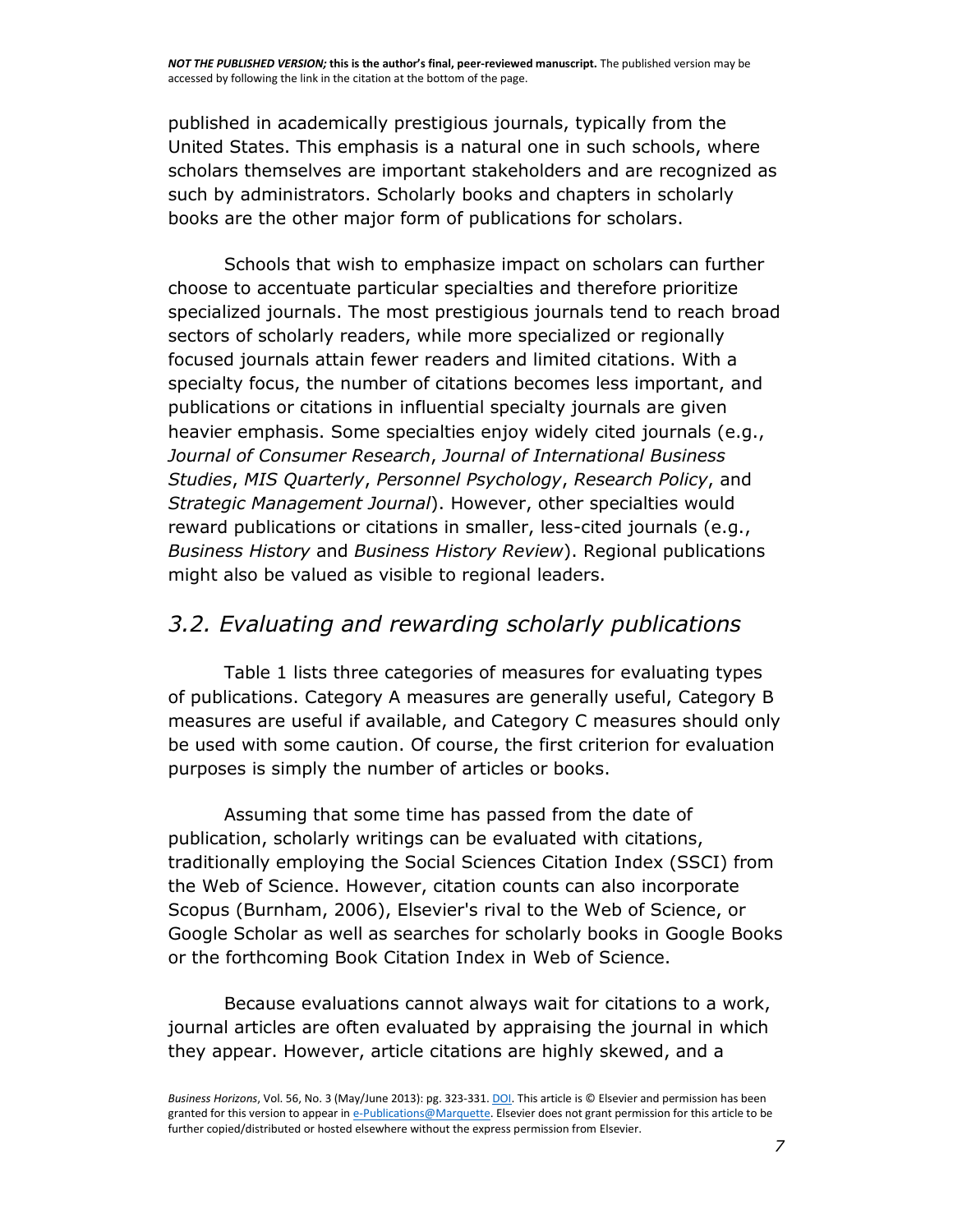journal is a poor proxy for an article's impact [\(Oswald, 2007](http://www.sciencedirect.com/science/article/pii/S0007681313000116#bib0195) and [Singh](http://www.sciencedirect.com/science/article/pii/S0007681313000116#bib0230)  [et al., 2007\)](http://www.sciencedirect.com/science/article/pii/S0007681313000116#bib0230). Further, journals' reputational measures are highly limited by perceptual biases and respondents' knowledge limitations [\(Giles & Garand, 2007\)](http://www.sciencedirect.com/science/article/pii/S0007681313000116#bib0095). Finer-grained measures, such as expert opinions and testimonials, can be more useful when available. Another useful sign of quality, when it exists, is a reprint of an article in a book. Also unusual but a sign of broader impact is a reference in a practitioner venue, such as on a consulting firm's website or in a corporation's patent.

Scholarly books can be evaluated with similar measures as scholarly articles. Their citations are counted by the SSCI and by Google Scholar. Further, portions of books may be included in other books. In addition, they are often reviewed in journals and are more likely than articles to attract expert testimonials, and they might also be translated into other languages. Scholarly books' sales levels may be a weak measure because such books do not sell in large numbers, but they could prove to be a useful indicator as well.

Despite their limitations, the more commonly used methods for evaluating publications—citations to the works and journal reputation—are widely and increasingly practiced [\(Adler & Harzing,](http://www.sciencedirect.com/science/article/pii/S0007681313000116#bib0005)  [2009\)](http://www.sciencedirect.com/science/article/pii/S0007681313000116#bib0005). Moreover, they have a significant impact on faculty merit pay and job offers as well as the likelihood of promotion and tenure [\(Certo,](http://www.sciencedirect.com/science/article/pii/S0007681313000116#bib0040)  [Sirmon, & Brymer, 2010\)](http://www.sciencedirect.com/science/article/pii/S0007681313000116#bib0040). Articles in the so-called 'top' journals are much more highly rewarded than other types of publication [\(Gomez-](http://www.sciencedirect.com/science/article/pii/S0007681313000116#bib0100)[Mejia and Balkin, 1992](http://www.sciencedirect.com/science/article/pii/S0007681313000116#bib0100) and [Mittal et al., 2008\)](http://www.sciencedirect.com/science/article/pii/S0007681313000116#bib0175). Therefore, the current system of evaluating faculty writings is closely attuned to the needs of scholarly readers.

#### *3.3. Publications for scholars: Strategic choices*

For research-oriented business schools, it might appear that few strategic choices are needed: current practice does a good job of encouraging this type of writing. However, there are decisions to make about prioritizing scholarly specialties or regionally relevant scholarship. An example of a specialty area that might use this approach is scholarship in social entrepreneurship and development, such as 'bottom-of-the-pyramid' studies ([Seelos & Mair, 2005\)](http://www.sciencedirect.com/science/article/pii/S0007681313000116#bib0225). Such an interest would fit the normative perspective of stakeholder theory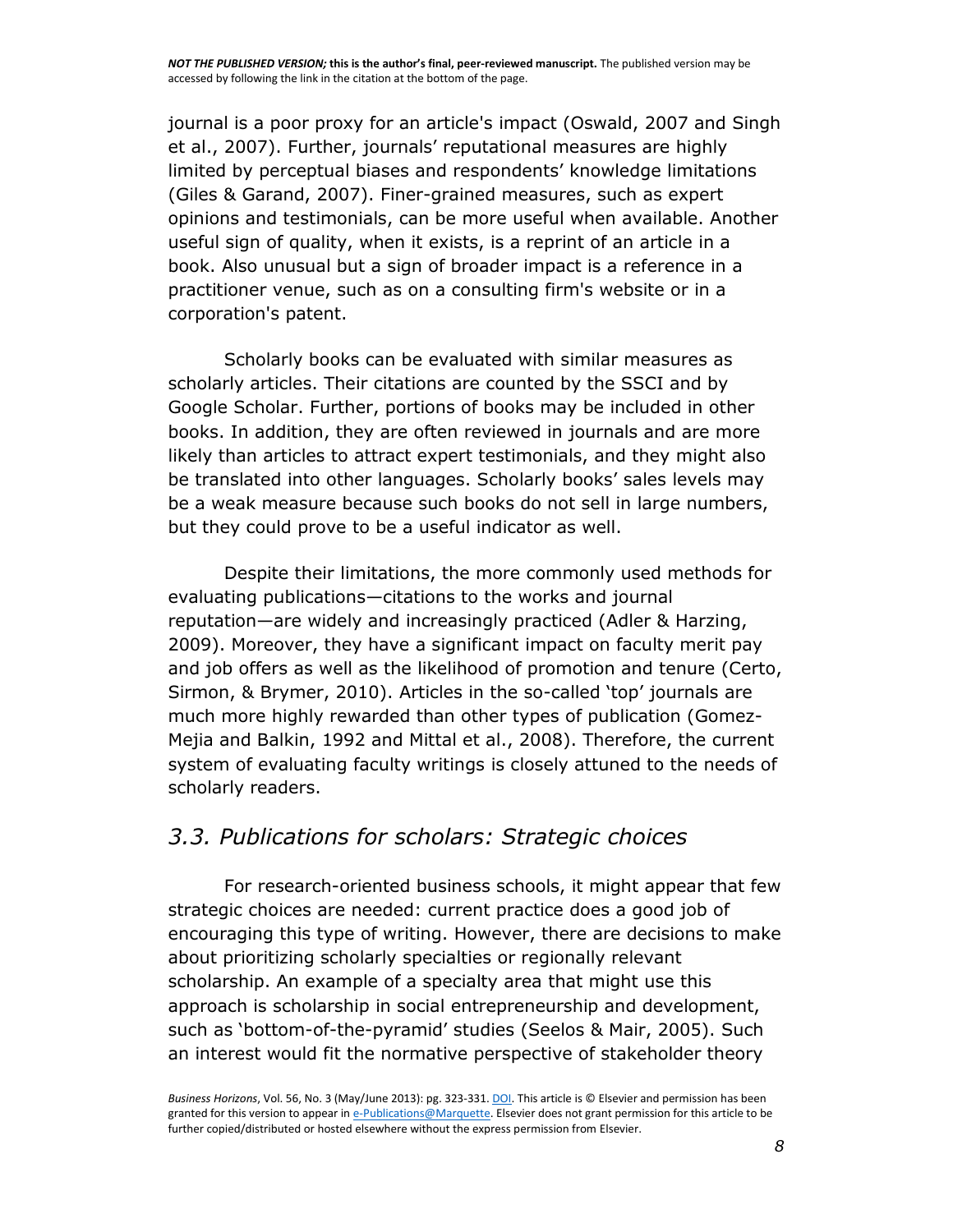[\(Phillips, Freeman, & Wicks, 2003\)](http://www.sciencedirect.com/science/article/pii/S0007681313000116#bib0210). It would also dovetail with the interests of many regional and global leaders. These leaders would be found in not-for-profit organizations and governments, and they might also be social entrepreneurs. Purely as an example, these leaders might be concerned with encouraging indigenous entrepreneurship [\(Dana & Anderson, 2007\)](http://www.sciencedirect.com/science/article/pii/S0007681313000116#bib0060).

In addition, research concerning social issues will incorporate a wider range of disciplines than scholarship focused only on corporate issues. The conventional practice of assessing a narrow range of journals—and journal articles alone—leads academics to focus inward with a limited view of their disciplines, which [Meyer \(1991\)](http://www.sciencedirect.com/science/article/pii/S0007681313000116#bib0155) labeled as the 'definitive' perspective when discussing the field of strategy. However, much of the interest in the sociology of knowledge today is on cross-disciplinary theory and research [\(Dogan, 1997\)](http://www.sciencedirect.com/science/article/pii/S0007681313000116#bib0070), which argues for evaluating scholarly work as widely as possible.

Conventional evaluation systems can be tweaked for schools that wish to serve regional interests as opposed to those in the United States [\(Chatterton and Goddard, 2000](http://www.sciencedirect.com/science/article/pii/S0007681313000116#bib0045) and [Mudambi et al., 2008\)](http://www.sciencedirect.com/science/article/pii/S0007681313000116#bib0185). A small number of journals expressly serving areas outside the United States or Europe (e.g., *Asia Pacific Journal of Human Resources*, *Review of Agricultural Economics* [from India], and *Scandinavian Journal of Management*) are modestly well cited, but many others are very sparsely cited in the wider literature. However, these journals offer outlets for region-specific publications, whether they relate to discovery, integration, teaching, or practice. Their stakeholder champions would be government and community leaders as well as school administrators seeking regional prominence. These journals can also be valuable for developing global awareness among any set of students ( [Kedia & Englis, 2011\)](http://www.sciencedirect.com/science/article/pii/S0007681313000116#bib0130).

If a strategic goal for the department or college is international or regional exposure, this has implications for evaluation. For this goal, the best approach would probably be utilizing citations. However, the avenue for counting citations is critical. Using the SSCI to count citations would be a mistake for any non-American region. As many authors have pointed out (e.g., [Svensson, 2010\)](http://www.sciencedirect.com/science/article/pii/S0007681313000116#bib0255), the SSCI is strongly biased toward English-language journals. Scopus includes more non-English citations, but Internet citations (through Google Scholar) would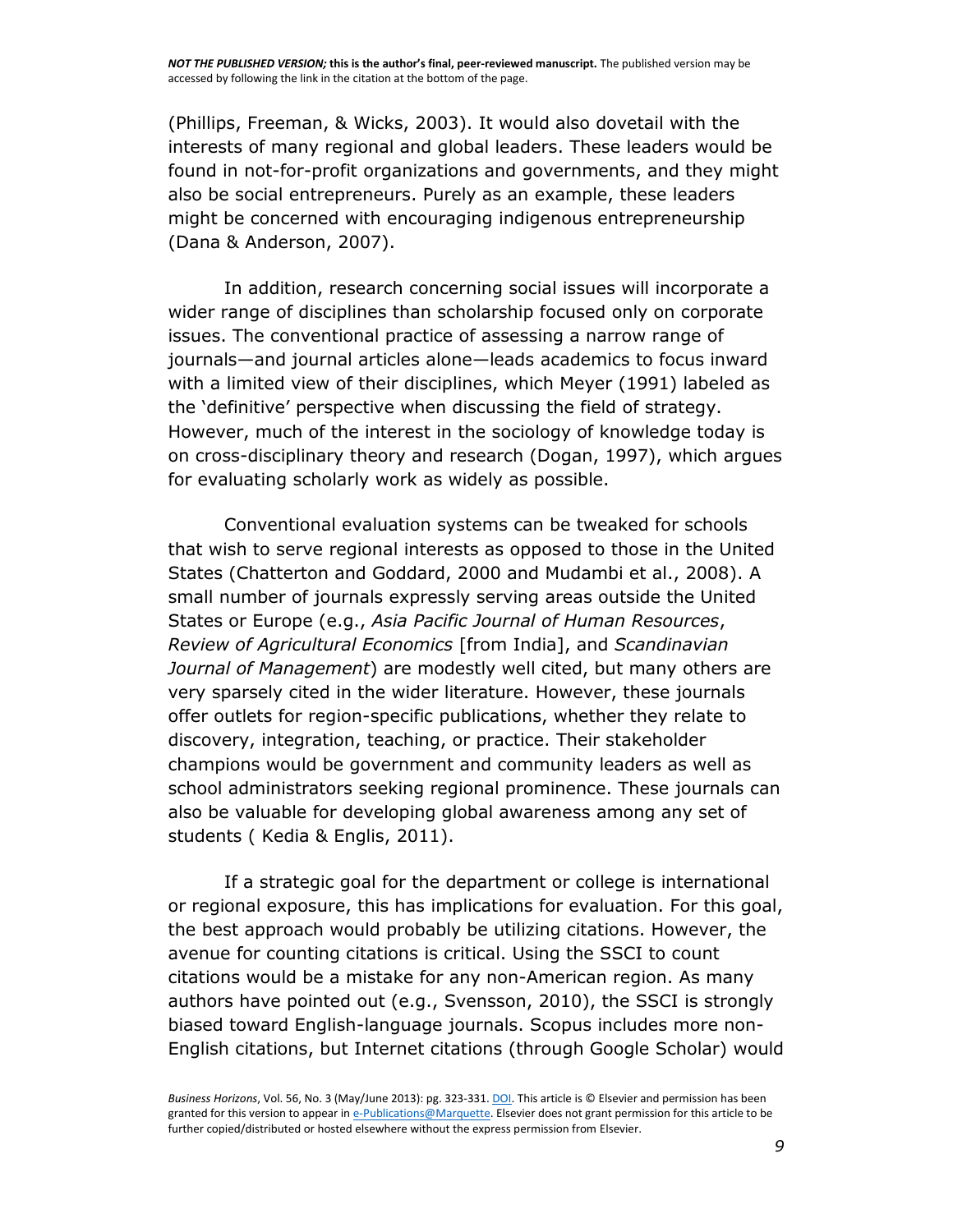include even more international citations. For example, in searching his own citations, one of the authors discovered that about 16% of the citations to his research are in 22 languages other than English. Virtually all of these citations were found through Google.

# **4. Publications for practitioners**

# *4.1. Types of publications for practitioners*

Naturally, numerous practitioners seek publications that are of use to their business practices. In fact, despite the strong emphasis on scholarly publications in evaluation practices, many business school professors do write for a practitioner audience. They produce articles in refereed journals, such as this one, intended for both scholars and practitioners. They produce articles in the business press and in trade publications. They also write trade books intended for a practitioner audience. They may also produce publications of interest to regional leaders concerned with "the regional availability of knowledge and skills. . .greater links between research and teaching; and more engagement with the end users of research" ([Chatterton & Goddard,](http://www.sciencedirect.com/science/article/pii/S0007681313000116#bib0045)  [2000,](http://www.sciencedirect.com/science/article/pii/S0007681313000116#bib0045) p. 475).

# *4.2. Evaluating and rewarding practitioner-oriented publications*

Practitioners themselves seldom publish works that include citations. Therefore, citation-based measures of articles in practitioneroriented journals underestimate their impact. However, some of these articles do achieve scholarly impact as well. For example, [Kaplan and](http://www.sciencedirect.com/science/article/pii/S0007681313000116#bib0125)  [Norton \(1992\)](http://www.sciencedirect.com/science/article/pii/S0007681313000116#bib0125) have more than 1,000 citations in the SSCI, and [Carroll](http://www.sciencedirect.com/science/article/pii/S0007681313000116#bib0030)  [\(1991\)](http://www.sciencedirect.com/science/article/pii/S0007681313000116#bib0030)—published in this journal—has more than 250 SSCI citations.

Despite this potential for both scholarly and practitioner impact, practice-oriented journals are sometimes excluded from the short lists of those that count toward authors' careers ([Certo et al., 2010,](http://www.sciencedirect.com/science/article/pii/S0007681313000116#bib0040) [Gomez-Mejia and Balkin, 1992](http://www.sciencedirect.com/science/article/pii/S0007681313000116#bib0100) and [Mittal et al., 2008\)](http://www.sciencedirect.com/science/article/pii/S0007681313000116#bib0175). However, several such journals are found one rank below the top in the journal ratings by the Association of Business Schools (United Kingdom) and the Australian Business Deans Council. Therefore, schools may offer

*Business Horizons*, Vol. 56, No. 3 (May/June 2013): pg. 323-331[. DOI.](http://dx.doi.org/10.1016/j.bushor.2013.01.010) This article is © Elsevier and permission has been granted for this version to appear i[n e-Publications@Marquette.](http://epublications.marquette.edu/) Elsevier does not grant permission for this article to be further copied/distributed or hosted elsewhere without the express permission from Elsevier.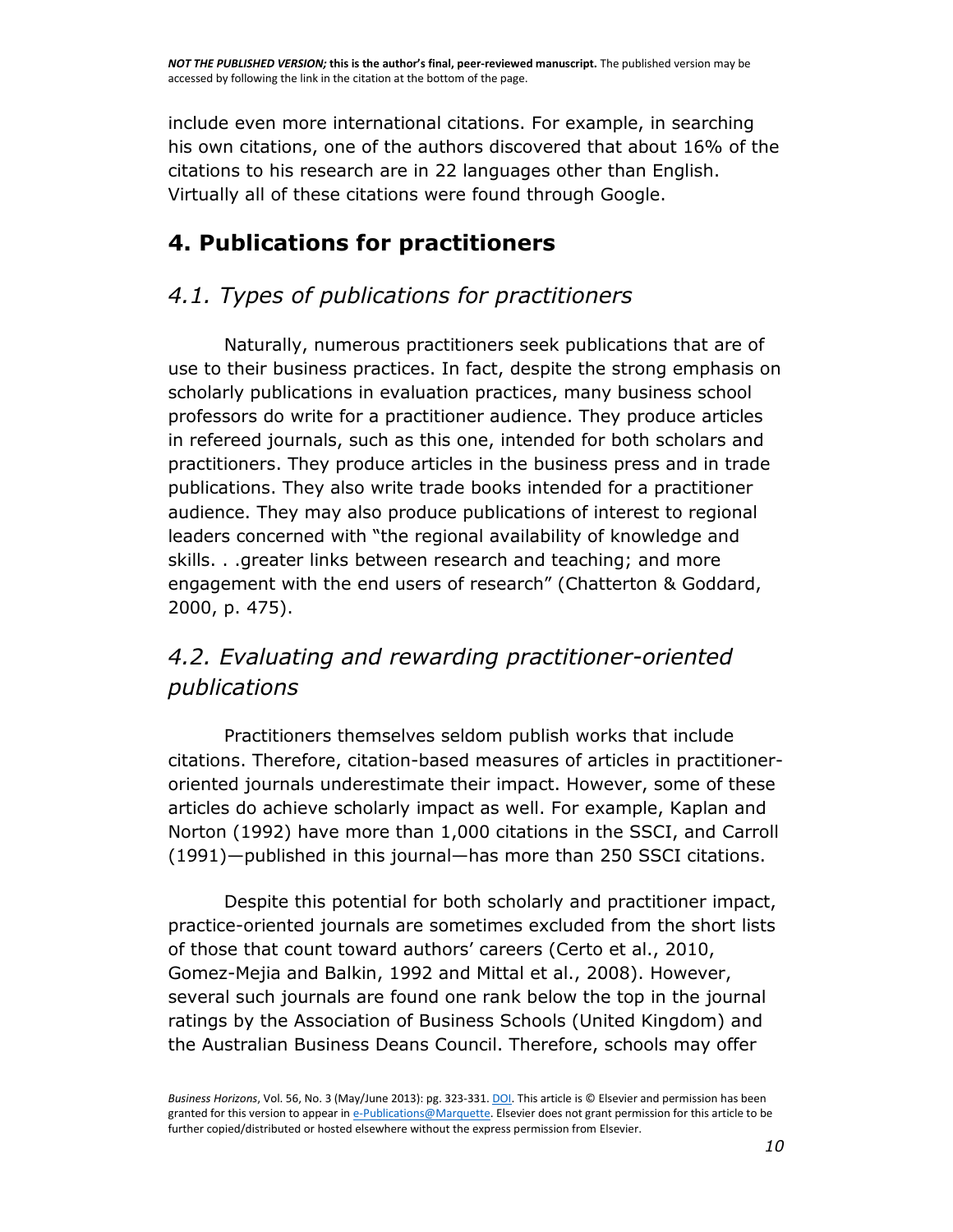merit rewards for these sorts of writings. In fact, the AACSB deans surveyed by Koys (2008, p. 210) rated a "practitioner-oriented book" at 74% and a practitioner-reviewed article also at 74% (with lower variance) relative to the value of one scholarly journal article.

## *4.3. Publications for practitioners: Strategic choices*

Successful practitioner writers develop more connections with practitioners and become more adept at executive education. Their reputation in the business community reflects favorably on the school. For these reasons, it is in business schools' interest to encourage practitioner-oriented writings. This argument applies most forcefully to top business schools and those that aspire to earn better rankings.

Business school rankings are not based on doctoral programs but on MBA programs. [Safón \(2009, p. 221\)](http://www.sciencedirect.com/science/article/pii/S0007681313000116#bib0220) found that at the MBA level, "research performance" has some impact on media rankings, but that school reputation is determined by "the quality of students and. . .media rankings," not by research. The better the MBA program, the better—that is, the more experienced and demanding—are the students. Therefore, top programs have the greatest need for balance among scholarly, teaching, and practitioner-oriented writings. As others ([Hughes, Bence, Grisoni, O'Regan, & Wornham, 2011, p. 53](http://www.sciencedirect.com/science/article/pii/S0007681313000116#bib0120)) have noted:

The focus on academic publication, as the single metric of performance. . .is further exposed [by their findings] as an inadequate way of encouraging and rewarding scholarship in a field such as management where the theory-practice link is so much a part of what makes it distinctive.

If the purpose of publications is to impact practitioners, evaluations also need other measures than those utilized for scholars. Sheer visibility, measured by metrics of distribution and availability, may be more relevant. A short work in *The Wall Street Journal* may be more significant for practitioners than a longer work in a practitioneroriented journal. Moreover, notice of these works in practitioner venues will be more germane than for scholarly writings. Trade books are also relatively likely to acquire expert testimonials and may be reviewed in the business press or journals. They can also be measured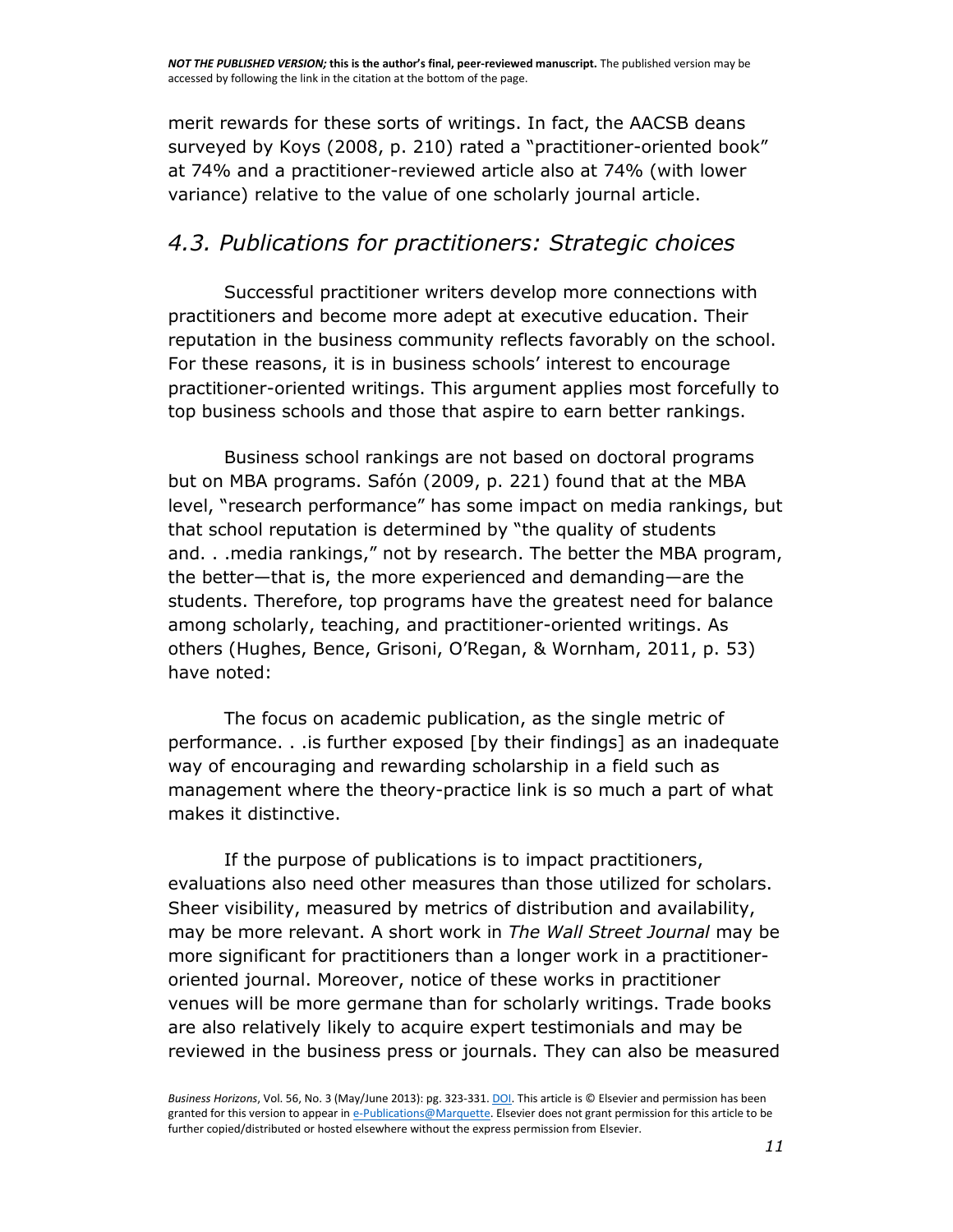over time by their longevity and by translations into other languages. Measuring indirect impact on practitioners as ideas 'migrate' from scholarship to practitioners ( [Daft & Lewin, 2008\)](http://www.sciencedirect.com/science/article/pii/S0007681313000116#bib0055) is very difficult if not impossible.

However, evaluating the direct impact of publications on practitioners is possible and necessary. Although practitioners seldom publish works that cite other publications, some government or business websites provide citations. Based on our searches, these are skewed to a small set of agencies and firms, such as economic development agencies and consulting firms. Because citation counts from practitioners will be much less numerous than citations from other professors, visibility is a more realistic goal. One solution is to value mentions—not citations—of faculty members in the business press. A second solution is to prioritize publications that reach practitioner readership, giving extra weight for those that are particularly widely distributed, such as the *Harvard Business Review* and *The Wall Street Journal*. A third solution is to count the sales of practitioner-oriented trade books by your faculty (the Harvard model). Finally, a fourth solution is to search for citations in practitioneroriented trade books written by others. Measuring practitioner impact will require creativity, but it is not impossible.

# **5. Publications for students**

# *5.1. Types of publications for students*

Professors write directly and indirectly for students. Indirectly, their scholarly writings are reported in textbooks, and their writings on learning and education (presumably) affect teaching practice. Our focus will be on writings meant for students themselves. The dominant forms are textbooks and teaching materials, such as cases, simulations, and exercises. Other types noted by the AACSB deans include chapters in textbooks, instructional software, and instructor manuals [\(Koys, 2008\)](http://www.sciencedirect.com/science/article/pii/S0007681313000116#bib0145).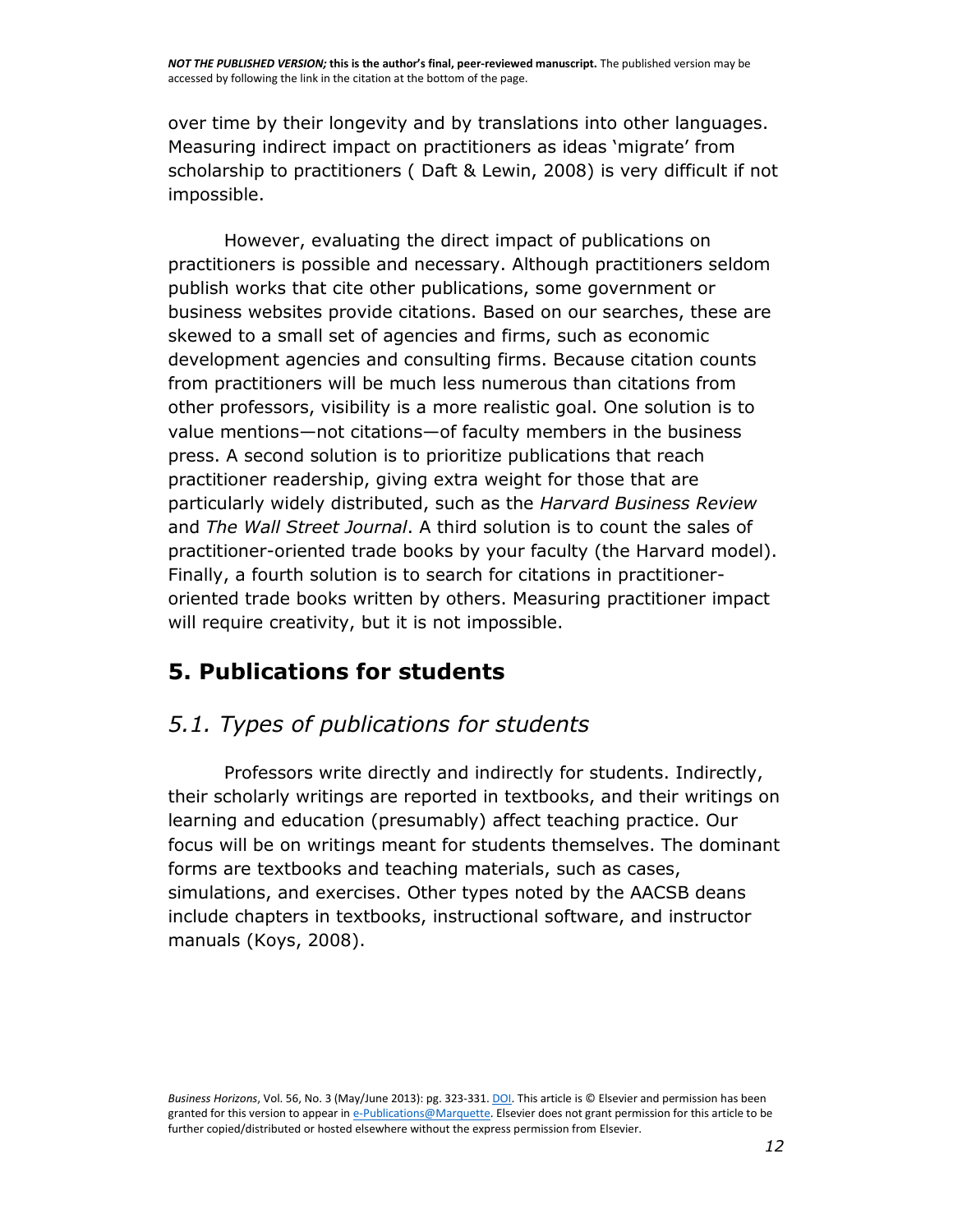## *5.2. Evaluating and rewarding writings for students*

Textbooks are less likely than other books to be reviewed in journals, but such reviews may exist. Textbooks also tend to garner expert testimonials in their lengthy vetting processes. Like other books, they can be measured by longevity and by translations (if any there are any). Their most telling measure, however, is sales. Even a modestly selling textbook achieves a scope of readership and notice among faculty and students that is rivaled by few other faculty publications. Case materials, for their part, can also be measured by adoptions, whether they are purchased directly or published indirectly in textbooks. Within textbooks, they may also appear in translation.

## *5.3. Publications for students: Strategic choices*

Just as practitioner-oriented publications can benefit the business school, so too can student-oriented publications. They can bring about improvements in the author's own teaching [\(Spiegler,](http://www.sciencedirect.com/science/article/pii/S0007681313000116#bib0235)  [2011\)](http://www.sciencedirect.com/science/article/pii/S0007681313000116#bib0235) as the textbook author must learn to write in a style that resonates with students, not necessarily with scholars. Moreover, publications for teaching are included among the AACSB activities for maintaining academic qualifications [\(Koys, 2008,](http://www.sciencedirect.com/science/article/pii/S0007681313000116#bib0145) p. 208). In fact, AACSB deans rated a new textbook at 79% of the value of one academic journal article and a "written case with instructional material" at 53% of such an article ([Koys, 2008,](http://www.sciencedirect.com/science/article/pii/S0007681313000116#bib0145) p. 210). Deans may object that a textbook often takes more—not less—effort than a journal article, and it typically has fewer authors [\(Spiegler, 2011\)](http://www.sciencedirect.com/science/article/pii/S0007681313000116#bib0235), and the same point may be made about practitioner books. Nonetheless, these materials are relevant in terms of accreditation, not to mention stakeholder service.

However, these writings tend to get short shrift at research universities [\(Roediger, 2004\)](http://www.sciencedirect.com/science/article/pii/S0007681313000116#bib0215). Unlike refereed practitioner journals, teaching publications tend to be forgotten relative to journal-ranking lists. Therefore, the distinctive school needs to compensate for this bias internally if it wishes to encourage other modes of scholarship. The school that seeks excellence in the scholarship of teaching or wants to attract better students needs to bear in mind that what gets rewarded gets done [\(Kerr, 1975\)](http://www.sciencedirect.com/science/article/pii/S0007681313000116#bib0135). Therefore, the school that wishes to

*Business Horizons*, Vol. 56, No. 3 (May/June 2013): pg. 323-331[. DOI.](http://dx.doi.org/10.1016/j.bushor.2013.01.010) This article is © Elsevier and permission has been granted for this version to appear i[n e-Publications@Marquette.](http://epublications.marquette.edu/) Elsevier does not grant permission for this article to be further copied/distributed or hosted elsewhere without the express permission from Elsevier.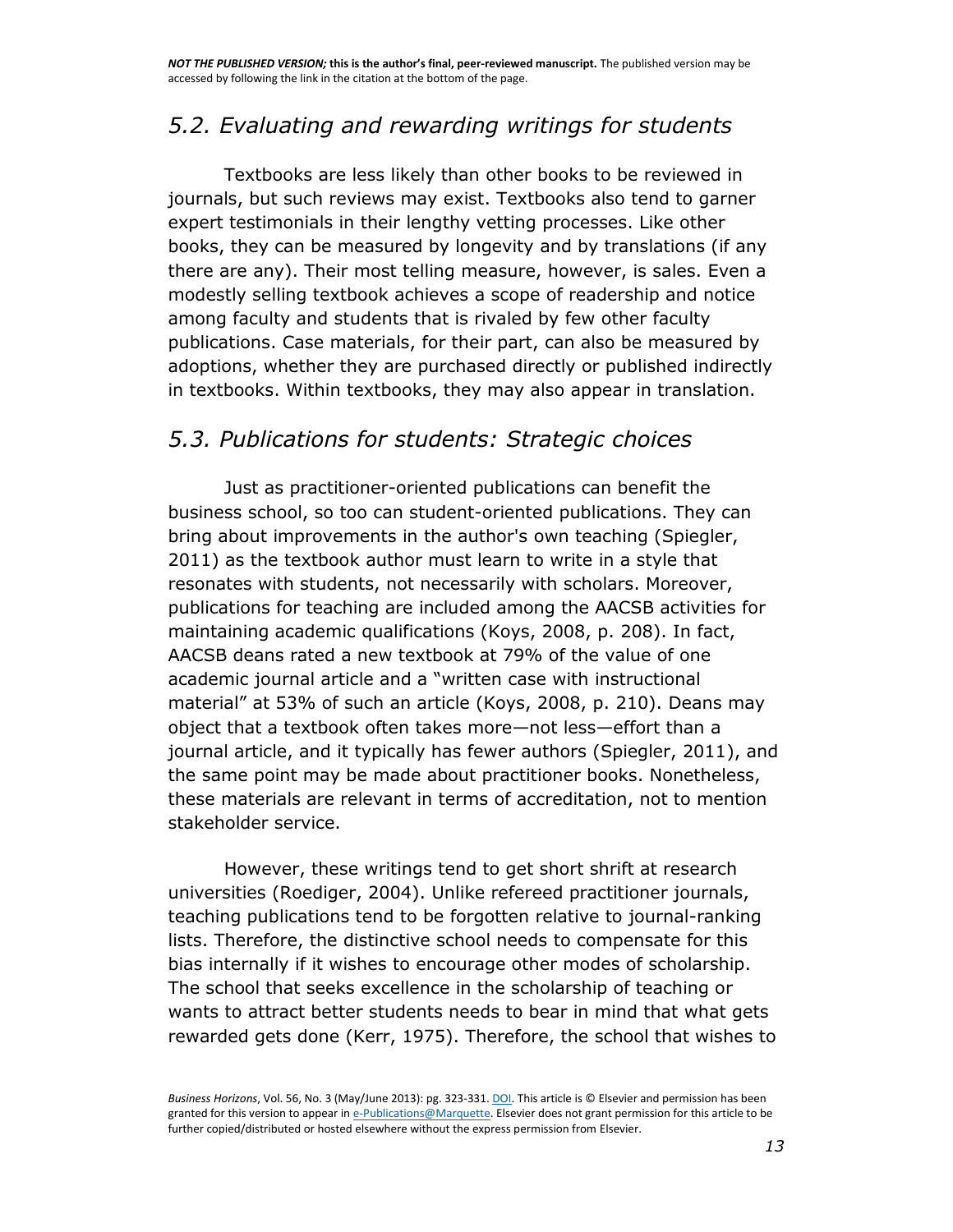encourage the scholarship of teaching should not only reward it but over-reward it. (We are aware of the modest chances that our prescription will be widely followed.)

# **6. Conclusion: Possibilities for change**

What have you now learned about how to count business school publications? Your major takeaway may be the wide range of options that face you. In turn, these must be chosen so as to match your college's strategy. Your strategy itself must fit a range of factors advisory boards, administrative backing, faculty champions, resources, etc.—for your specific institution [\(Fragueiro & Thomas, 2011\)](http://www.sciencedirect.com/science/article/pii/S0007681313000116#bib0085). These local factors play into the political realities of change in any given school. Business schools differ in their potential for excellence in scholarship, teaching, and relevance. They can choose different mixes among these. Differentiation has enabled some schools to improve their resources and their standing [\(Triana, 2011\)](http://www.sciencedirect.com/science/article/pii/S0007681313000116#bib0265). As termed by [Naudé, Henneberg, and Jiang \(2010\)](http://www.sciencedirect.com/science/article/pii/S0007681313000116#bib0190), there are "varying routes to the top."

## *6.1. Do not accept default practices without strategic reasons*

As a school's strategies and stakeholders evolve, so does the appropriate assessment. However, most schools make the mistake of relying almost exclusively on citations to scholarly journal articles. At one time, there was no practical alternative. At that time, equating 'impact' with citations by other scholars in a set of established journals was natural. Now that alternative measures that are available, there is little excuse for failing to make strategic decisions about what is desired from scholarly writings. Available methods allow for a wide range of strategies, allowing us to evaluate many types of impact. There are many measures that the dean can count. Why, then, does the evaluation of business school scholarship remain so narrow?

As [Legge, Sullivan-Taylor, and Wilson \(2007\)](http://www.sciencedirect.com/science/article/pii/S0007681313000116#bib0150) argued, the prioritization of inward-looking scholarship is driven by faculty alone. After all, who else would drive it this way? This situation suits the interests of a research elite among business faculty. The resistance to

*Business Horizons*, Vol. 56, No. 3 (May/June 2013): pg. 323-331[. DOI.](http://dx.doi.org/10.1016/j.bushor.2013.01.010) This article is © Elsevier and permission has been granted for this version to appear i[n e-Publications@Marquette.](http://epublications.marquette.edu/) Elsevier does not grant permission for this article to be further copied/distributed or hosted elsewhere without the express permission from Elsevier.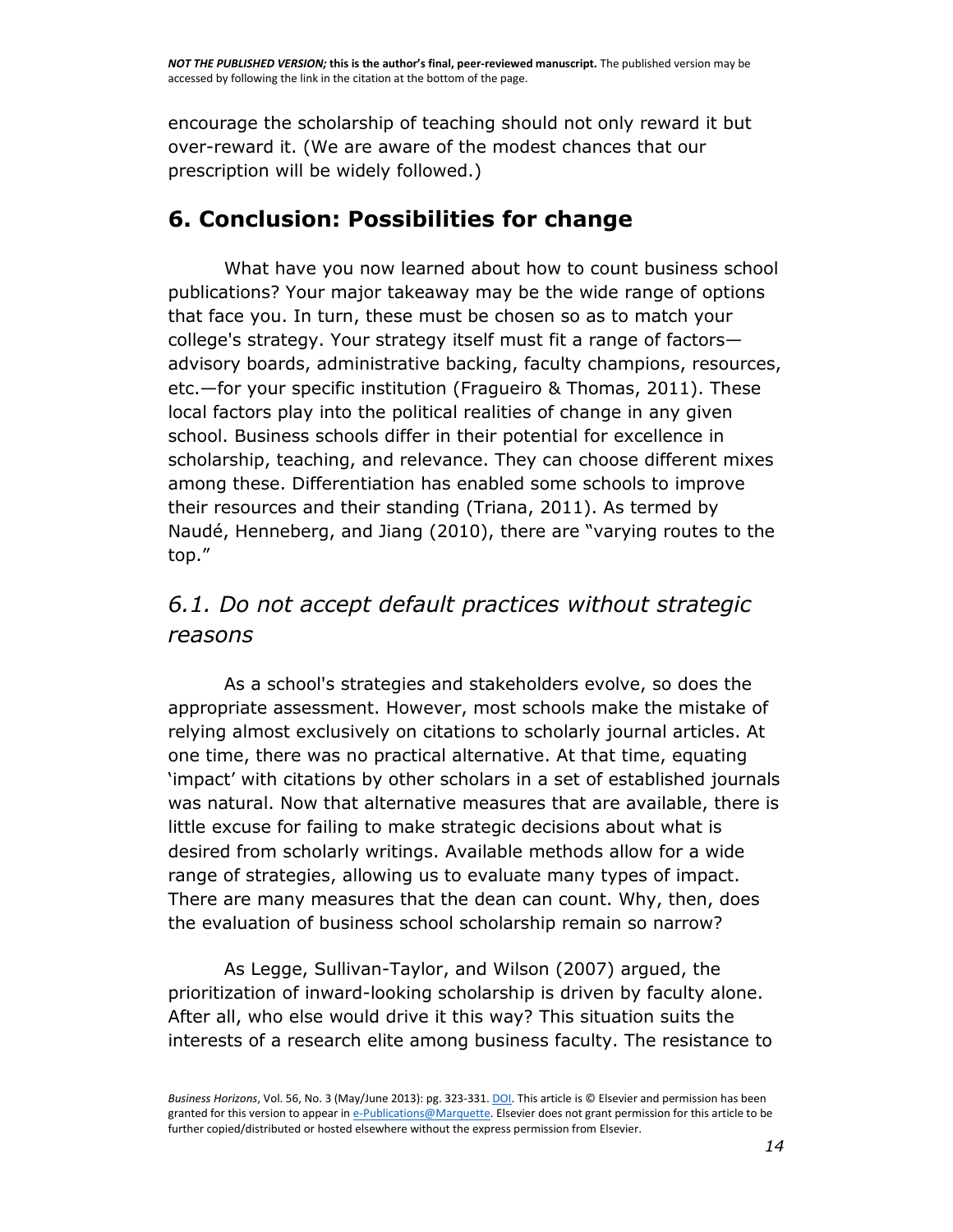change this prioritization can be explained with two arguments from the stakeholder literature. First, scrutiny by stakeholders is required for managers—or professors—to attend to the stakeholders' interests [\(Chiu & Sharfman, 2011\)](http://www.sciencedirect.com/science/article/pii/S0007681313000116#bib0050). Students and practitioners do not scrutinize the scholarly literature; they ignore it [\(Miles, 2011](http://www.sciencedirect.com/science/article/pii/S0007681313000116#bib0160) and [Pfeffer and](http://www.sciencedirect.com/science/article/pii/S0007681313000116#bib0205)  [Fong, 2002](http://www.sciencedirect.com/science/article/pii/S0007681313000116#bib0205)). Second, business faculty members' stakeholder responsibilities are not self-evident. Stakeholder priorities are ambiguous and call for strategic decision making. As it does in other contexts, this ambiguity offers opportunities for managerial—or professorial—entrenchment [\(Cennamo, Berrone, & Gomez-Mejia,](http://www.sciencedirect.com/science/article/pii/S0007681313000116#bib0035)  [2009\)](http://www.sciencedirect.com/science/article/pii/S0007681313000116#bib0035).

## *6.2. Count as if your strategy depends on it*

As a new dean, you, along with the senior faculty, will be evaluating what the faculty members publish. What will you count? As we argue above, this should depend on your strategy as a school of business. You may want to embrace the business community or your students or regional leaders. If so, what you count will likely change. This change will be difficult, so the faculty will also have to learn to count differently. However, the potential danger of ignoring important stakeholders is high.

## *6.3. Strategic opportunities*

Business schools and universities only change slowly, but those that are able to change face an enormous opportunity. The competitive environment is changing [\(Fragueiro and Thomas,](http://www.sciencedirect.com/science/article/pii/S0007681313000116#bib0085)  [2011](http://www.sciencedirect.com/science/article/pii/S0007681313000116#bib0085) and [Thomas, 2007\)](http://www.sciencedirect.com/science/article/pii/S0007681313000116#bib0260). Corporate, international, and for-profit rivals are increasing their share of the business education market [\(Triana,](http://www.sciencedirect.com/science/article/pii/S0007681313000116#bib0265)  [2011\)](http://www.sciencedirect.com/science/article/pii/S0007681313000116#bib0265). If business schools in traditional universities fail to adapt, newly established, more nimble competitors may pass them by.

We would not applaud such an outcome. University-based business schools are far from perfect. However, the business model guiding consultants, corporate universities, and training firms does not incorporate long-term objective research [\(Miner, 2010\)](http://www.sciencedirect.com/science/article/pii/S0007681313000116#bib0165). These private providers lack the linkages with scholars in social sciences, humanities,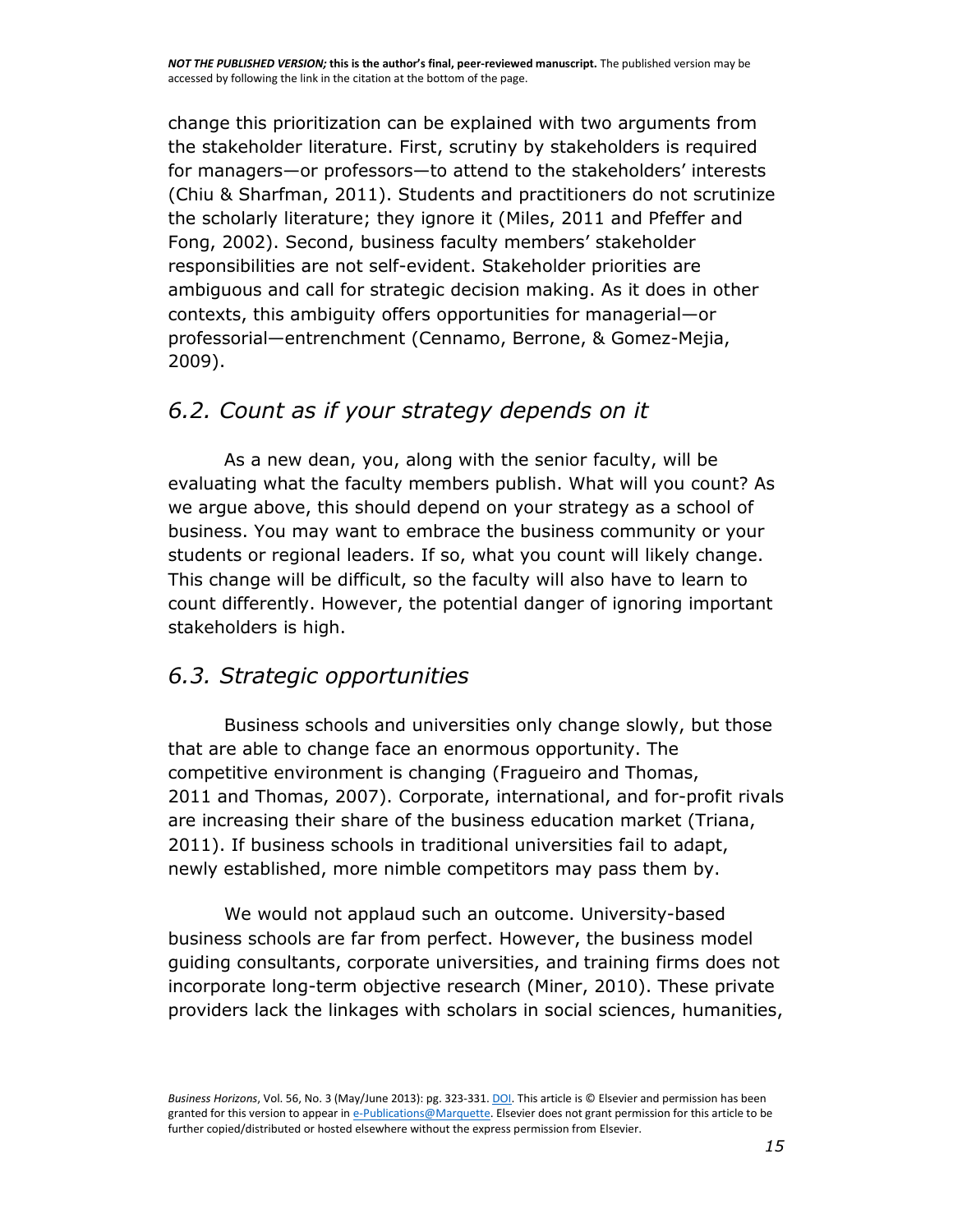sciences, and business schools themselves that are found in universities.

The university business school can create and does create scholarship for many audiences. It is uniquely positioned to serve not only scholars but also students, executives, policymakers, and regional leaders [\(Harrison, Leitch, & Chia, 2007\)](http://www.sciencedirect.com/science/article/pii/S0007681313000116#bib0105). What it needs is the will and clear strategic thinking. Otherwise, business schools will rightly continue to be seen as out of touch with key constituencies. This is the opportunity and the challenge that confronts the dean and all of us in business schools.

# **References**

- [Adler and Harzing, 2009.](http://www.sciencedirect.com/science/article/pii/S0007681313000116#bib0005) N.J. Adler, A.-W. Harzing. When knowledge wins: Transcending the sense and nonsense of academic rankings. *Academy of Management Learning and Education*, 8 (1) (2009), pp. 72–95
- [Arnett et al., 2003.](http://www.sciencedirect.com/science/article/pii/S0007681313000116#bib0010) D.B. Arnett, S.D. German, S.D. Hunt. The identity salience model of relationship marketing success: The case of nonprofit marketing. *Journal of Marketing*, 67 (2) (2003), pp. 89–105
- [Boyer, 1990.](http://www.sciencedirect.com/science/article/pii/S0007681313000116#bib0015) E.L. Boyer. Scholarship reconsidered: Priorities of the professoriate. The Carnegie Foundation for the Advancement of Teaching, Princeton, NJ (1990)
- [Boyle, 2004.](http://www.sciencedirect.com/science/article/pii/S0007681313000116#bib0020) M.-E. Boyle. Walking our talk: Business schools, legitimacy, and citizenship. *Business and Society*, 43 (1) (2004), pp. 37–68
- [Burnham, 2006.](http://www.sciencedirect.com/science/article/pii/S0007681313000116#bib0025) J.F. Burnham. Scopus database: A review. Biomedical Digital Libraries, 3 (1) (2006) Retrieved from [http://www.bio](http://www.bio-diglib.com/content/3/1/1)[diglib.com/content/3/1/1](http://www.bio-diglib.com/content/3/1/1)
- [Carroll, 1991.](http://www.sciencedirect.com/science/article/pii/S0007681313000116#bib0030) A.B. Carroll. The pyramid of corporate social responsibility: Toward the moral management of organizational stakeholders. *Business Horizons*, 34 (4) (1991), pp. 39–48
- [Cennamo et al., 2009.](http://www.sciencedirect.com/science/article/pii/S0007681313000116#bib0035) C. Cennamo, P. Berrone, L.R. Gomez-Mejia. Does stakeholder management have a dark side? *Journal of Business Ethics*, 89 (4) (2009), pp. 491–507
- [Certo et al., 2010.](http://www.sciencedirect.com/science/article/pii/S0007681313000116#bib0040) S.T. Certo, D.G. Sirmon, R.A. Brymer. Competition and scholarly productivity in management: Investigating

*Business Horizons*, Vol. 56, No. 3 (May/June 2013): pg. 323-331[. DOI.](http://dx.doi.org/10.1016/j.bushor.2013.01.010) This article is © Elsevier and permission has been granted for this version to appear i[n e-Publications@Marquette.](http://epublications.marquette.edu/) Elsevier does not grant permission for this article to be further copied/distributed or hosted elsewhere without the express permission from Elsevier.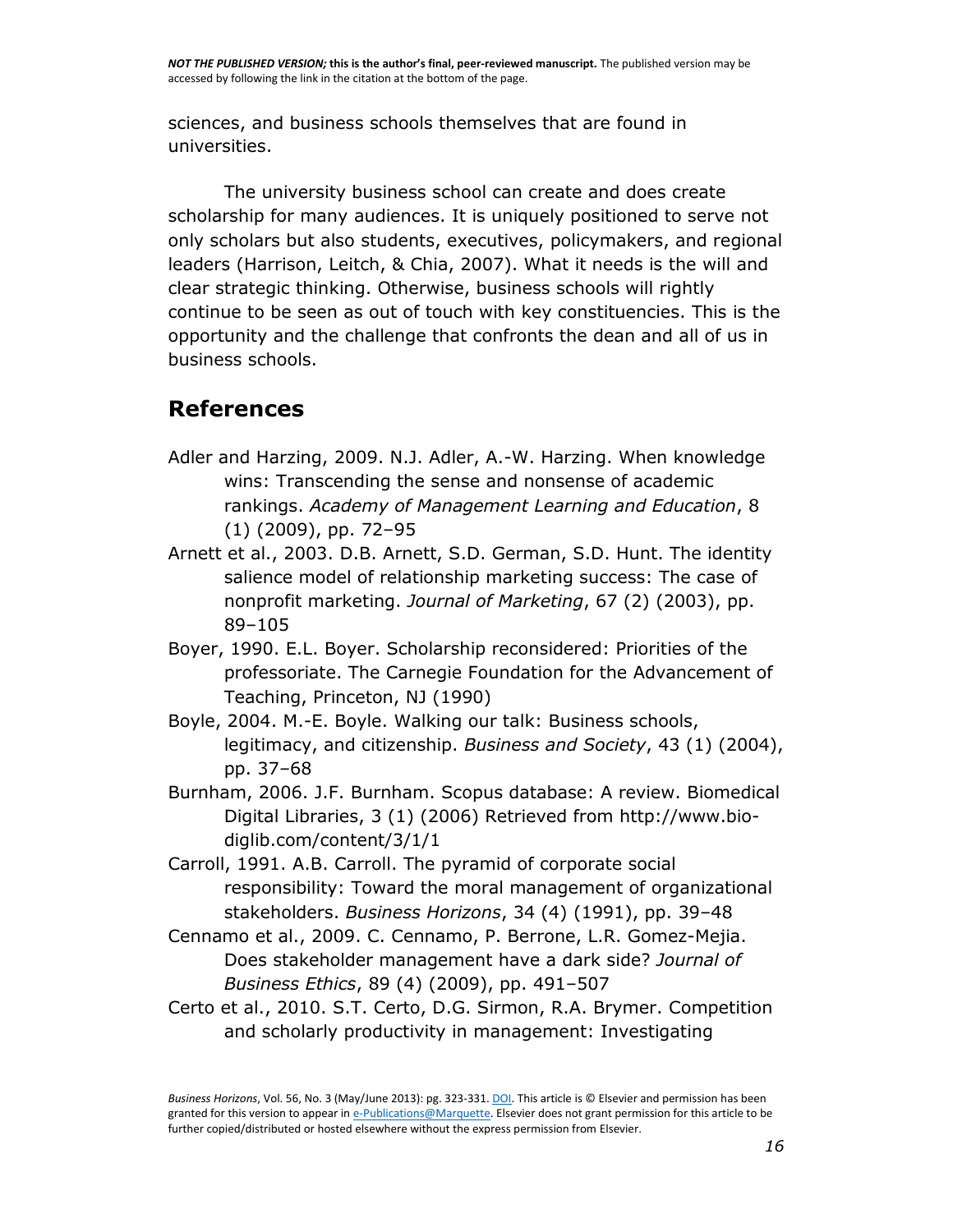changes in scholarship from 1988 to 2008. *Academy of Management Learning and Education*, 9 (4) (2010), pp. 591– 606

[Chatterton and Goddard, 2000.](http://www.sciencedirect.com/science/article/pii/S0007681313000116#bib0045) P. Chatterton, J. Goddard. The response of higher education institutions to regional needs. *European Journal of Education*, 35 (4) (2000), pp. 475–496

[Chiu and Sharfman, 2011.](http://www.sciencedirect.com/science/article/pii/S0007681313000116#bib0050) S.-C. Chiu, M. Sharfman. Legitimacy, visibility, and the antecedents of corporate social performance: An investigation of the instrumental perspective. *Journal of Management*, 37 (6) (2011), pp. 1558–1585

[Daft and Lewin, 2008.](http://www.sciencedirect.com/science/article/pii/S0007681313000116#bib0055) R.L. Daft, A.Y. Lewin. Rigor and relevance in organization studies: Idea migration and academic journal evolution. *Organization Science*, 19 (1) (2008), pp. 177–183

[Dana and Anderson, 2007.](http://www.sciencedirect.com/science/article/pii/S0007681313000116#bib0060) L.P. Dana, R.B. Anderson (Eds.), *International handbook of research on indigenous entrepreneurship*, Edward Elgar, Northampton, MA (2007)

[David et al., 2011.](http://www.sciencedirect.com/science/article/pii/S0007681313000116#bib0065) F.R. David, M.E. David, F.R. David. What are business schools doing for business schools today? *Business Horizons*, 54 (1) (2011), pp. 51–62

- [Dogan, 1997.](http://www.sciencedirect.com/science/article/pii/S0007681313000116#bib0070) M. Dogan. The new social sciences: Cracks in the disciplinary walls. *International Social Science Journal*, 49 (3) (1997), pp. 429–443
- [Elliott et al., 1994.](http://www.sciencedirect.com/science/article/pii/S0007681313000116#bib0075) C.J. Elliott, J.S. Goodwin, J.C. Goodwin. MBA programs and business needs: Is there a mismatch? *Business Horizons*, 37 (4) (1994), pp. 55–60

[Finch et al., 2010.](http://www.sciencedirect.com/science/article/pii/S0007681313000116#bib0080) J.H. Finch, R.S. Allen, H.S. Weeks. The salary premium required for replacing management faculty: Evidence from a national survey. *Journal of Education for Business*, 85 (5) (2010), pp. 264–267

[Fragueiro and Thomas, 2011.](http://www.sciencedirect.com/science/article/pii/S0007681313000116#bib0085) F. Fragueiro, H. Thomas. *Strategic leadership in the business school: Keeping one step ahead*. Cambridge University Press, New York (2011)

[Freeman et al., 2010.](http://www.sciencedirect.com/science/article/pii/S0007681313000116#bib0090) R.E. Freeman, J.S. Harrison, A.C. Wicks, B. Parmar, S. de Colle. *Stakeholder theory: The state of the art*. Cambridge University Press, Cambridge, UK (2010)

[Giles and Garand, 2007.](http://www.sciencedirect.com/science/article/pii/S0007681313000116#bib0095) M.W. Giles, J.C. Garand. Ranking political science journals: Reputational and citational approaches. P*.S.: Political Science and Politics*, 40 (4) (2007), pp. 741–751

*Business Horizons*, Vol. 56, No. 3 (May/June 2013): pg. 323-331[. DOI.](http://dx.doi.org/10.1016/j.bushor.2013.01.010) This article is © Elsevier and permission has been granted for this version to appear i[n e-Publications@Marquette.](http://epublications.marquette.edu/) Elsevier does not grant permission for this article to be further copied/distributed or hosted elsewhere without the express permission from Elsevier.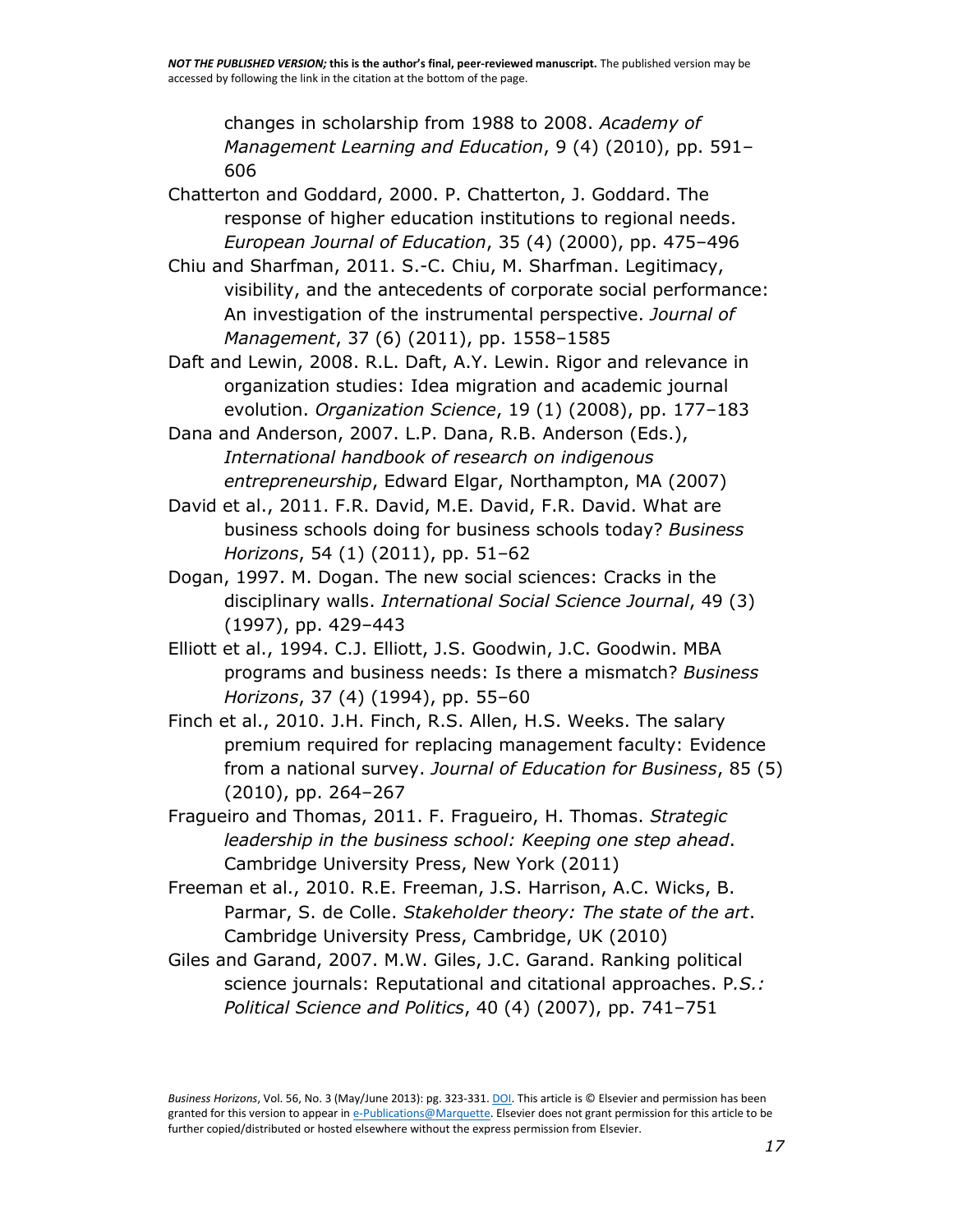[Gomez-Mejia and Balkin, 1992.](http://www.sciencedirect.com/science/article/pii/S0007681313000116#bib0100) L.R. Gomez-Mejia, D.B. Balkin. Determinants of faculty pay: An agency theory perspective. *Academy of Management Journal*, 35 (5) (1992), pp. 921–955

[Harrison et al., 2007.](http://www.sciencedirect.com/science/article/pii/S0007681313000116#bib0105) R.T. Harrison, C.M. Leitch, R. Chia. Developing paradigmatic awareness in university business schools: The challenge for executive education. *Academy of Management Learning and Education*, 6 (3) (2007), pp. 332–343

[Hill and Jones, 2012.](http://www.sciencedirect.com/science/article/pii/S0007681313000116#bib0110) C.W.L. Hill, G.R. Jones. *Essentials of strategic management*. (3rd ed.) South-Western, Mason, OH (2012)

[Hitt and Greer, 2012.](http://www.sciencedirect.com/science/article/pii/S0007681313000116#bib0115) M.A. Hitt, C.R. Greer. The value of research and its evaluation in business schools: Killing the goose that laid the golden egg? *Journal of Management Inquiry*, 21 (2) (2012), pp. 236–240

[Hughes et al., 2011.](http://www.sciencedirect.com/science/article/pii/S0007681313000116#bib0120) T. Hughes, D. Bence, L. Grisoni, N. O'Regan, D. Wornham. Scholarship that matters: Academic-practitioner engagement in business and management. *Academy of Management Learning and Education*, 10 (1) (2011), pp. 40–57

[Kaplan and Norton, 1992.](http://www.sciencedirect.com/science/article/pii/S0007681313000116#bib0125) R.S. Kaplan, D.P. Norton. The balanced scorecard: Measures that drive performance. *Harvard Business Review*, 70 (1) (1992), pp. 71–79

[Kedia and Englis, 2011.](http://www.sciencedirect.com/science/article/pii/S0007681313000116#bib0130) B.L. Kedia, P.D. Englis. Transforming business education to produce global managers. *Business Horizons*, 54 (4) (2011), pp. 325–331

[Kerr, 1975.](http://www.sciencedirect.com/science/article/pii/S0007681313000116#bib0135) S. Kerr. On the folly of rewarding A, while hoping for B. *Academy of Management Journal*, 18 (4) (1975), pp. 769–783

[Khurana, 2007.](http://www.sciencedirect.com/science/article/pii/S0007681313000116#bib0140) R. Khurana. *From higher aims to hired hands: The social transformation of American business schools and their unfulfilled promise of management as a profession*. Princeton University Press, Princeton, NJ (2007)

[Koys, 2008.](http://www.sciencedirect.com/science/article/pii/S0007681313000116#bib0145) D.J. Koys. Judging academic qualifications, professional qualifications, and participation of faculty using AACSB guidelines. *Journal of Education for Business*, 83 (4) (2008), pp. 207–213

[Legge et al., 2007.](http://www.sciencedirect.com/science/article/pii/S0007681313000116#bib0150) K. Legge, B. Sullivan-Taylor, D. Wilson. Management learning and the corporate MBA: Situated or individual? *Management Learning*, 38 (4) (2007), pp. 440–457

[Meyer, 1991.](http://www.sciencedirect.com/science/article/pii/S0007681313000116#bib0155) A.D. Meyer. What is strategy's distinctive competence? *Journal of Management*, 17 (4) (1991), pp. 821–833

*Business Horizons*, Vol. 56, No. 3 (May/June 2013): pg. 323-331[. DOI.](http://dx.doi.org/10.1016/j.bushor.2013.01.010) This article is © Elsevier and permission has been granted for this version to appear i[n e-Publications@Marquette.](http://epublications.marquette.edu/) Elsevier does not grant permission for this article to be further copied/distributed or hosted elsewhere without the express permission from Elsevier.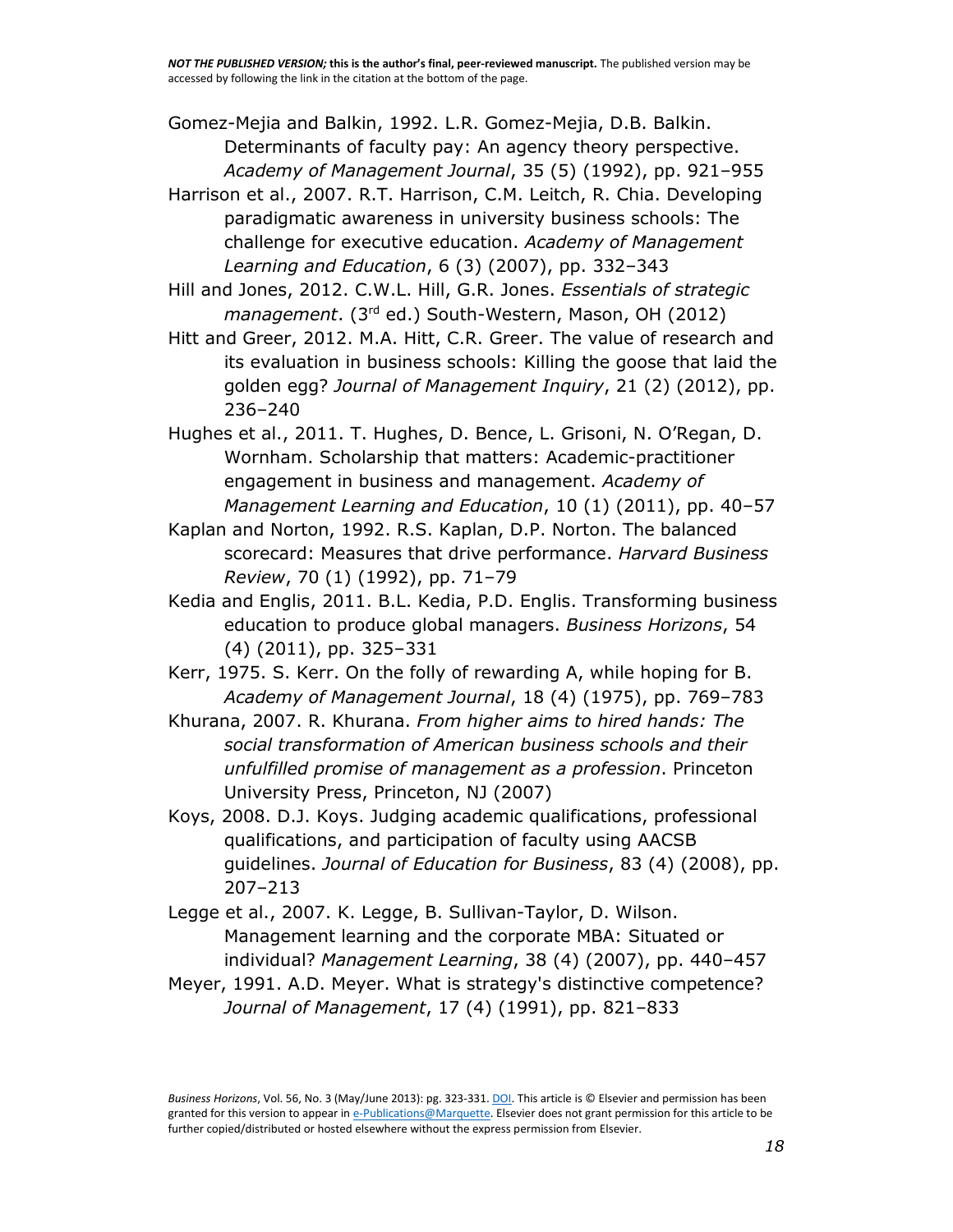- [Miles, 2011.](http://www.sciencedirect.com/science/article/pii/S0007681313000116#bib0160) R.E. Miles. Lessons learned, ignored, forgotten, and reborn: Organizations and management 1960 to today. *Journal of Management Inquiry*, 20 (1) (2011), pp. 4–7
- [Miner, 2010.](http://www.sciencedirect.com/science/article/pii/S0007681313000116#bib0165) A.S. Miner. The promise of family business as an academic field in major research universities. *Advances in Entrepreneurship, Firm Emergence, and Growth*, 12 (2010), pp. 323–336
- [Mitchell et al., 1997.](http://www.sciencedirect.com/science/article/pii/S0007681313000116#bib0170) R.K. Mitchell, B.R. Agle, D.J. Wood. Toward a theory of stakeholder identification and salience: Defining the principle of who and what really counts. *Academy of Management Review*, 22 (4) (1997), pp. 853–886
- [Mittal et al., 2008.](http://www.sciencedirect.com/science/article/pii/S0007681313000116#bib0175) V. Mittal, L. Feick, F. Murshed. Publish and prosper: The financial impact of publishing by marketing faculty. *Marketing Science*, 27 (3) (2008), pp. 430–442
- [Mowday, 1997.](http://www.sciencedirect.com/science/article/pii/S0007681313000116#bib0180) R.T. Mowday. Reaffirming our scholarly values. *Academy of Management Review*, 22 (2) (1997), pp. 335–345
- [Mudambi et al., 2008.](http://www.sciencedirect.com/science/article/pii/S0007681313000116#bib0185) R. Mudambi, M.W. Peng, D.H. Weng. Research rankings of Asia Pacific business schools: Global versus local knowledge strategies. *Asia Pacific Journal of Management*, 25 (2) (2008), pp. 171–188
- [Naudé et al., 2010.](http://www.sciencedirect.com/science/article/pii/S0007681313000116#bib0190) P. Naudé, S. Henneberg, Z. Jiang. Varying routes to the top: Identifying different strategies in the MBA marketplace. *Journal of the Operational Research Society*, 61 (8) (2010), pp. 1193–1206
- [Oswald, 2007.](http://www.sciencedirect.com/science/article/pii/S0007681313000116#bib0195) A.J. Oswald. An examination of the reliability of prestigious scholarly journals: Evidence and implications for decision-makers. *Economica*, 74 (1) (2007), pp. 21–31
- [Palmer and Short, 2008.](http://www.sciencedirect.com/science/article/pii/S0007681313000116#bib0200) T.B. Palmer, J.C. Short. Mission statements in U.S. colleges of business: An empirical examination of their content with linkages to configurations and performance. *Academy of Management Learning and Education*, 7 (4) (2008), pp. 454–470
- [Pfeffer and Fong, 2002.](http://www.sciencedirect.com/science/article/pii/S0007681313000116#bib0205) J. Pfeffer, C.T. Fong. The end of business schools?. Less success than meets the eye. *Academy of Management Learning and Education*, 1 (1) (2002), pp. 78–95
- [Phillips et al., 2003.](http://www.sciencedirect.com/science/article/pii/S0007681313000116#bib0210) R. Phillips, R.E. Freeman, A.C. Wicks. What stakeholder theory is not. *Business Ethics Quarterly*, 13 (4) (2003), pp. 479–502

*Business Horizons*, Vol. 56, No. 3 (May/June 2013): pg. 323-331[. DOI.](http://dx.doi.org/10.1016/j.bushor.2013.01.010) This article is © Elsevier and permission has been granted for this version to appear i[n e-Publications@Marquette.](http://epublications.marquette.edu/) Elsevier does not grant permission for this article to be further copied/distributed or hosted elsewhere without the express permission from Elsevier.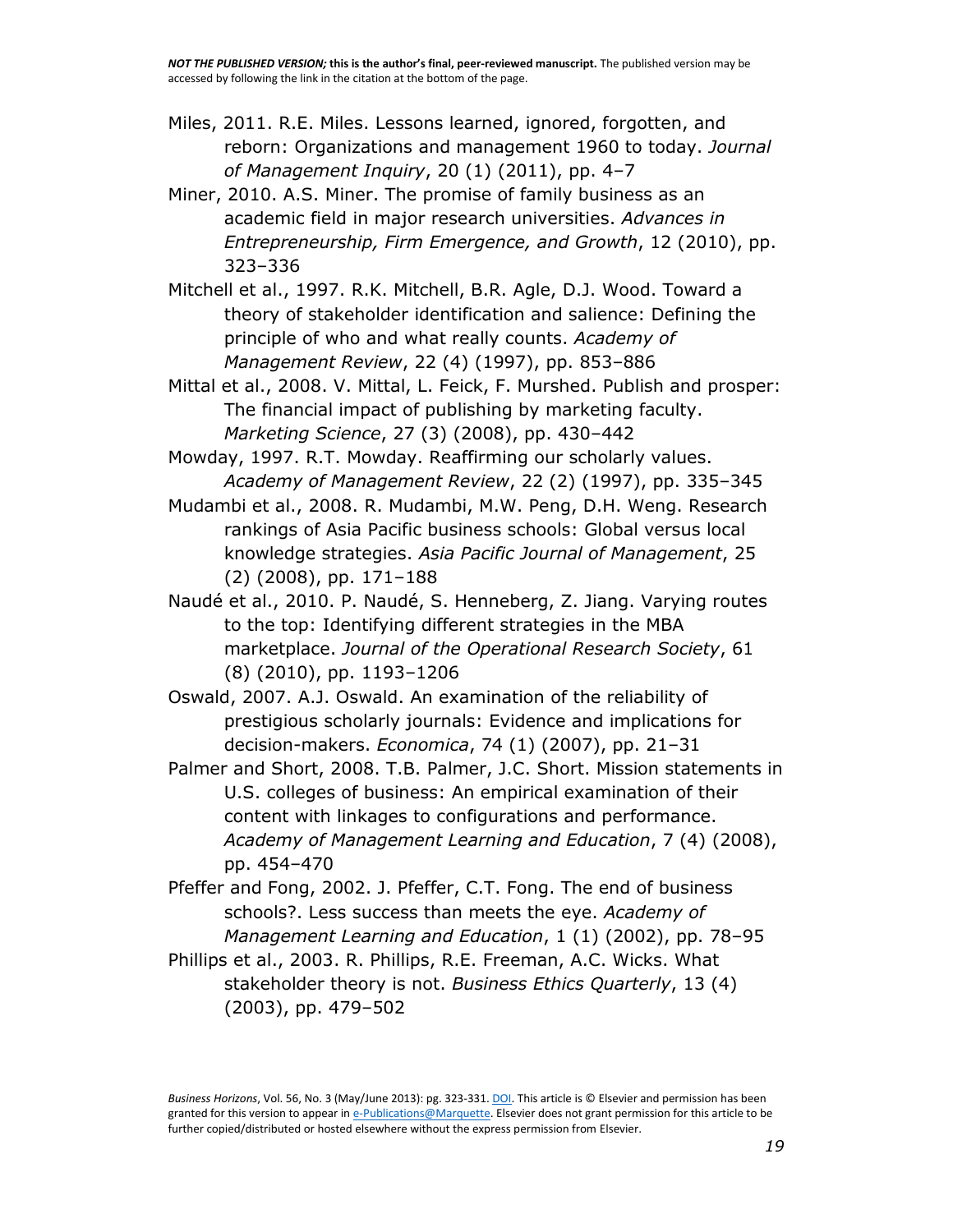[Roediger, 2004.](http://www.sciencedirect.com/science/article/pii/S0007681313000116#bib0215) Roediger, H.L., III. (2004). *Writing textbooks: Why doesn't it count?* Retrieved from http://www.psychologicalscience.org/index.php/uncategorized/ writing-textbooks-why-doesnt-it-count.html

[Safón, 2009.](http://www.sciencedirect.com/science/article/pii/S0007681313000116#bib0220) V. Safón. Measuring the reputation of top US business schools: A MIMIC modeling approach. *Corporate Reputation Review*, 12 (3) (2009), pp. 204–228

[Seelos and Mair, 2005.](http://www.sciencedirect.com/science/article/pii/S0007681313000116#bib0225) C. Seelos, J. Mair. Social entrepreneurship: Creating new business models to serve the poor. *Business Horizons*, 48 (3) (2005), pp. 241–246

Singh et [al., 2007.](http://www.sciencedirect.com/science/article/pii/S0007681313000116#bib0230) G. Singh, K.M. Haddad, C.W. Chow. Are articles in "top" management journals necessarily of higher quality? *Journal of Management Inquiry*, 16 (4) (2007), pp. 319–331

[Spiegler, 2011.](http://www.sciencedirect.com/science/article/pii/S0007681313000116#bib0235) Spiegler, M.D. (2011). *Writing a psychology textbook: Is it for you?* Retrieved from http://www.psychologicalscience.org/index.php/publications/obs

erver/2011/december-11/writing-a-psychology-textbook.html

- [Starkey and Tempest, 2008.](http://www.sciencedirect.com/science/article/pii/S0007681313000116#bib0245) K. Starkey, S. Tempest. A clear sense of purpose? The evolving role of the business school. *Journal of Management Development*, 27 (4) (2008), pp. 379–390
- [Stewart, 1995.](http://www.sciencedirect.com/science/article/pii/S0007681313000116#bib0250) A. Stewart. Journal ranking in Nacirema ritual: The case of I. C. MacMillan's publishing forums. *Advances in Strategic Management*, 12 (A) (1995), pp. 3–37
- [Svensson, 2010.](http://www.sciencedirect.com/science/article/pii/S0007681313000116#bib0255) G. Svensson. SSCI and its impact factors: A "prisoner's dilemma"? *European Journal of Marketing*, 44 (1/2) (2010), pp. 23–33

[Thomas, 2007.](http://www.sciencedirect.com/science/article/pii/S0007681313000116#bib0260) H. Thomas. An analysis of the environment and competitive dynamics of management education. *Journal of Management Development*, 26 (1) (2007), pp. 9–21

[Triana, 2011.](http://www.sciencedirect.com/science/article/pii/S0007681313000116#bib0265) P. Triana. Business education: Is U.S. still number one? *Corporate Finance Review*, 16 (1) (2011), pp. 45–48

[Wensley, 2009.](http://www.sciencedirect.com/science/article/pii/S0007681313000116#bib0270) R. Wensley. Research in UK business schools or management research in the UK. *Journal of Management Development*, 28 (8) (2009), pp. 718–727

[Wright, 2011.](http://www.sciencedirect.com/science/article/pii/S0007681313000116#bib0275) T.A. Wright. And justice for all: Our research participants considered as valued stakeholders. *Management and Organization Review*, 7 (3) (2011), pp. 495–503

**Table 1.** Methods of evaluating publication types

*Business Horizons*, Vol. 56, No. 3 (May/June 2013): pg. 323-331[. DOI.](http://dx.doi.org/10.1016/j.bushor.2013.01.010) This article is © Elsevier and permission has been granted for this version to appear i[n e-Publications@Marquette.](http://epublications.marquette.edu/) Elsevier does not grant permission for this article to be further copied/distributed or hosted elsewhere without the express permission from Elsevier.